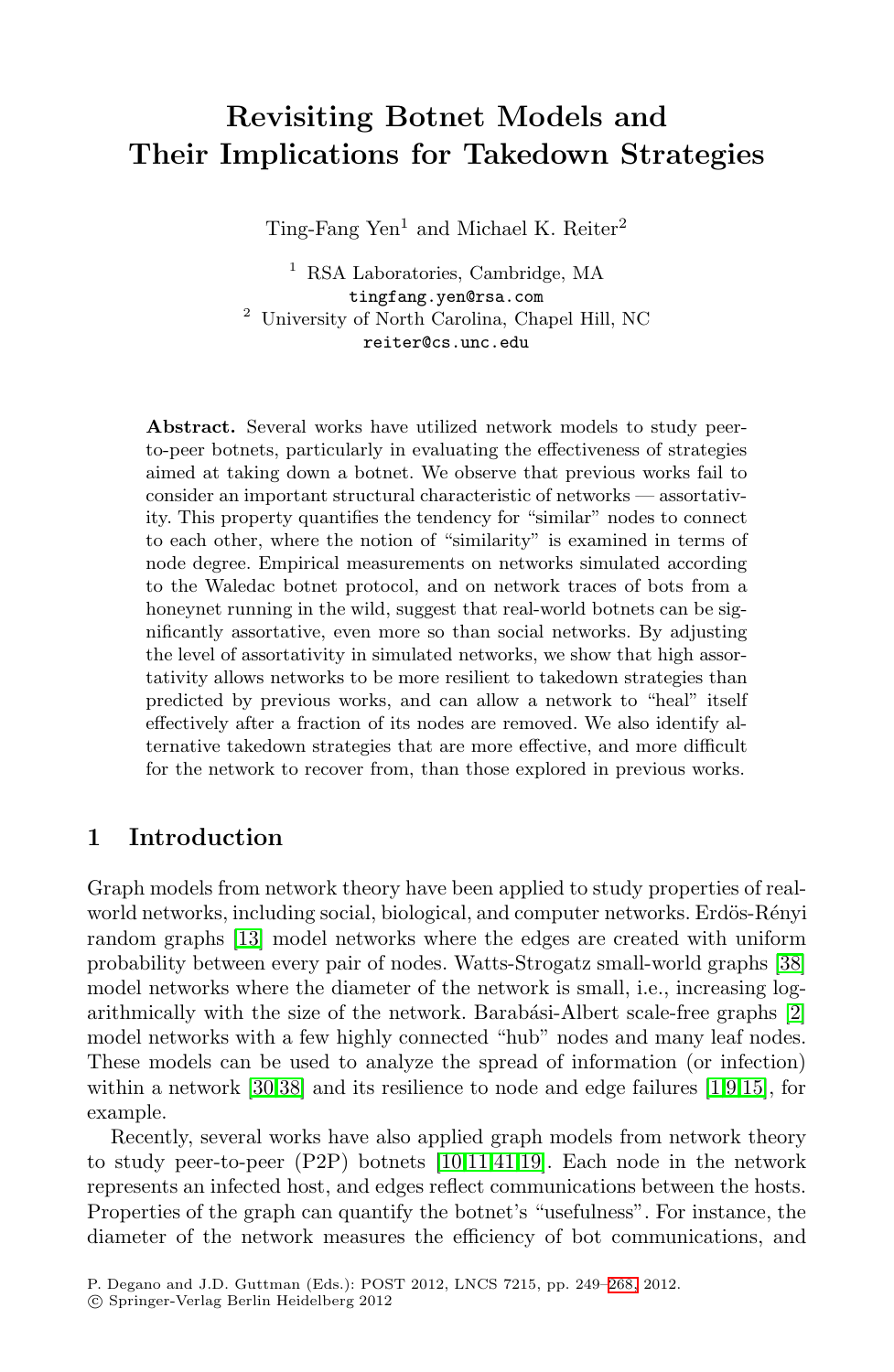the size of the largest connected component is the number of bots that are reachable by the attacker and can carry out her instructions. Assuming that P2P botnets are structured according to known models, these works aim to assess the effectiveness of strategies to take down a botnet, i.e., decreasing the botnet's "usefulness". For example, one strategy that was found to be effective for some network topologies is to target nodes with high degree, i.e., that communicate with many hosts  $[10,11,41]$  $[10,11,41]$  $[10,11,41]$ .

We observe that previous works applying graph models to P2P botnets do not consider an important property of networks — assortative mixing [\[25\]](#page-19-5). Assortativity refers to the tendency for a node to attach to other "similar" nodes, and is commonly examined in terms of a node's degree, i.e., high-degree nodes are likely to be neighbors of other high-degree nodes. This property is also referred to as *degree correlation*. The existence of this correlation between neighboring nodes has been observed in many real-world networks [\[29](#page-19-6)[,27,](#page-19-7)[25\]](#page-19-5). More importantly, it has been found to be a property of *growing* networks [\[5](#page-18-7)[,18\]](#page-19-8), where the network increases in size as nodes join over time, as is true in a botnet as more hosts become infected.

In this work, we show that assortativity plays an important role in network structure, such that neglecting it can lead to an over-estimation of the effectiveness of botnet takedown strategies. By generating networks with varying levels of degree correlation, we demonstrate that a higher level of assortativity allows the network to be more resilient to certain takedown strategies, including those found to be effective by previous works. Moreover, we note that bots are dynamic entities that can react and adapt to changes in the network, and so the botnet can potentially "heal" itself after a fraction of its nodes are removed. We specifically explore cases where nodes can compensate for lost neighbors by creating edges to other nearby nodes, e.g., that are within  $h$  hops. This is similar to the behavior of a P2P bot contacting known hosts on its peer-list, which the bot maintains by constant exchanges with its neighbors  $[4,6,31,16,36]$  $[4,6,31,16,36]$  $[4,6,31,16,36]$  $[4,6,31,16,36]$  $[4,6,31,16,36]$ . Our simulations show that the graph can recover significantly after takedown attempts, even when  $h$  is small, and that higher levels of assortativity can allow the network to recover more effectively.

Another contribution of this work is in identifying alternative takedown strategies that are more effective than those explored by previous works. Specifically, we show that targeting nodes with both high degree and low clustering coefficient will decrease the connectivity and communication efficiency of the network significantly, and also makes it considerably more difficult for the network to recover from the takedown attempt. We further examine the effectiveness of applying this strategy "locally" where only a subset of nodes and edges is visible, such as when traffic from only a single subnet can be observed.

The rest of this paper is organized as follows. Section [2](#page-2-0) describes related work. Section [3](#page-3-0) defines assortativity, studies this value in botnets, and describes our algorithm for generating networks with varying levels of assortativity. The effect of assortativity on network resilience and "healing" ability is investigated in Sections [4](#page-7-0) and [5.](#page-12-0) Discussion and conclusions are presented in Sections [6](#page-15-0) and [7.](#page-17-0)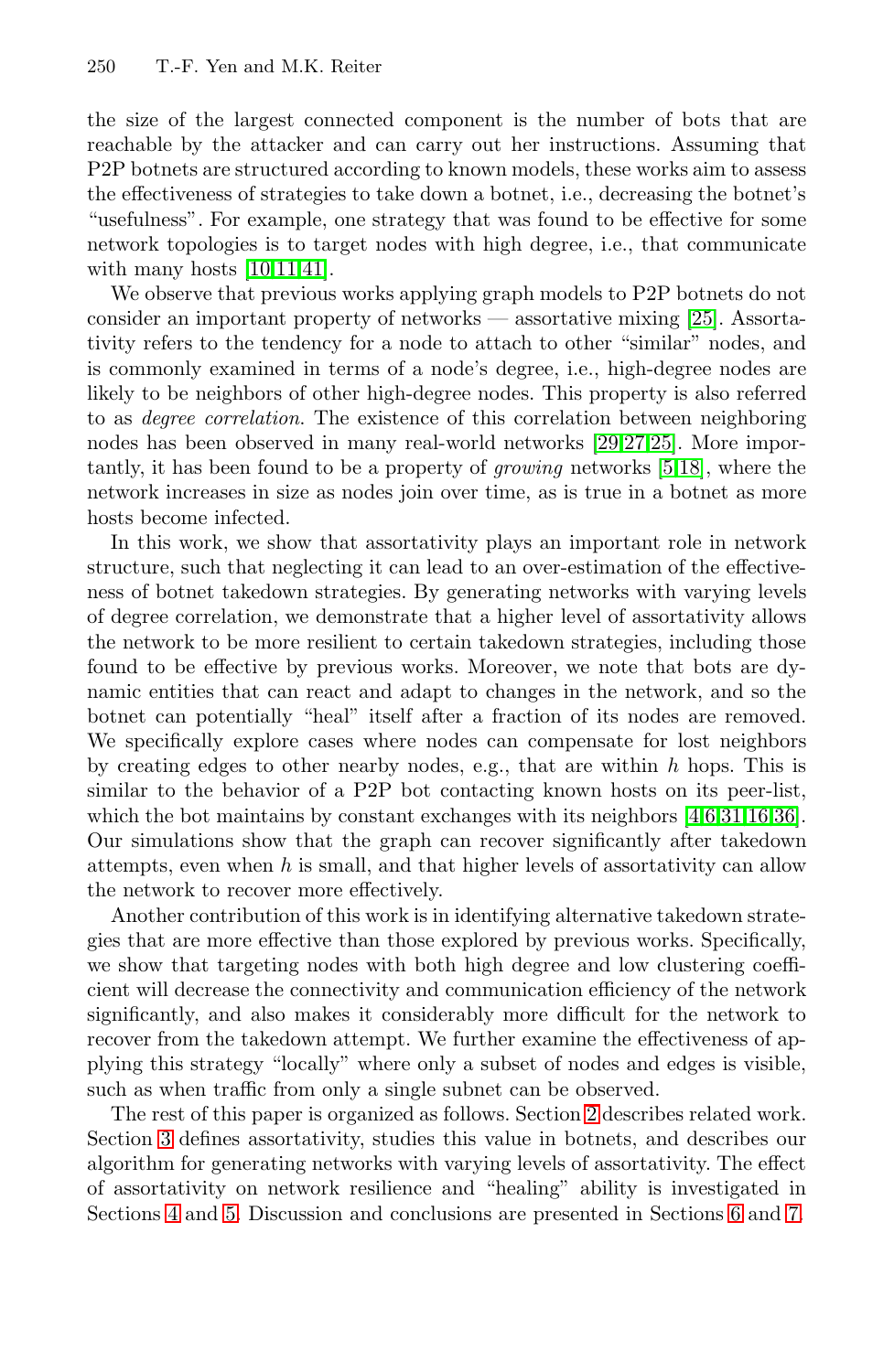# <span id="page-2-0"></span>**2 Related Work**

*Botnet models.* Several previous works have studied botnets using network models. Cooke et al. [\[8\]](#page-18-11) described three potential botnet topologies: centralized, P2P, and random, and qualitatively discussed their design complexity, detectability, message latency, and survivability. Other works [\[19,](#page-19-3)[10\]](#page-18-5) applied theoretical network models to botnets, including Erdös-Rényi random graphs [\[13\]](#page-18-0), Watts-Strogatz small world graphs [\[38\]](#page-19-0), and Barabási-Albert scale-free graphs [\[2\]](#page-18-1). This allows the effectiveness of takedown strategies to be quantitatively evaluated using graph properties, such as the network diameter, the average shortest distance between pairs of nodes, and the size of the largest connected component. Davis et al. [\[11\]](#page-18-6) compared Overnet, which is utilized by the Storm botnet [\[31](#page-19-9)[,16\]](#page-18-10), with random and scale-free networks to justify the choice of structured P2P networks made by bot-masters. They simulated takedown efforts on the networks by removing nodes at random, in descending order of node degree, or in a "tree-like" fashion by identifying nodes reachable from an initial node, and found Overnet to be more resilient than other graph models.

To our knowledge, no previous work on botnet modeling has considered the effect of *degree assortativity* in networks. This property, defined as the correlation coefficient between the degrees of neighboring nodes [\[25\]](#page-19-5), has been found to be high in many real-world social, biological, and computer networks [\[26](#page-19-11)[,29\]](#page-19-6). It has been studied analytically in the statistical physics literature, and found to be an inherent property of *growing* networks where nodes join and edges are created over time [\[5](#page-18-7)[,18\]](#page-19-8), since older nodes are likely to have higher degree and tend to connect to each other. Studies in the statistical physics domain focus on understanding the underlying interactions between nodes that would result in a network that matches one empirically measured in the real world. By contrast, a network of bots is elusive and difficult to quantify in practice. Making assumptions about the graph structure or node correlation (e.g., that there is none) is thus unfounded.

*Network takedown strategies.* The resilience of networks to attacks or failures have been explored in the physics branch of complex networks [\[1](#page-18-2)[,15](#page-18-4)[,9\]](#page-18-3). A scale-free network, which consists of a few highly-connected "hub" nodes and many "leaf" nodes, has been found to be particularly vulnerable to attacks where high-degree nodes are removed first. A takedown strategy that targets high-degree nodes is also recommended by previous works that studied botnet models [\[10](#page-18-5)[,11](#page-18-6)[,41\]](#page-19-2), particularly for unstructured P2P networks where there are "super-peers" present.

Other types of takedown efforts on networks have also been explored in the complex networks literature, such as cascaded node removals [\[37\]](#page-19-12), removing nodes according to their betweenness centrality, or removing edges instead of nodes [\[15\]](#page-18-4). These works focus on the resilience of different network topologies, and do not take assortativity into account. Newman et al. [\[26\]](#page-19-11) studied the prevalence of assortativity in real-world networks. Even though their focus is on measuring and generating assortative networks, they also showed, through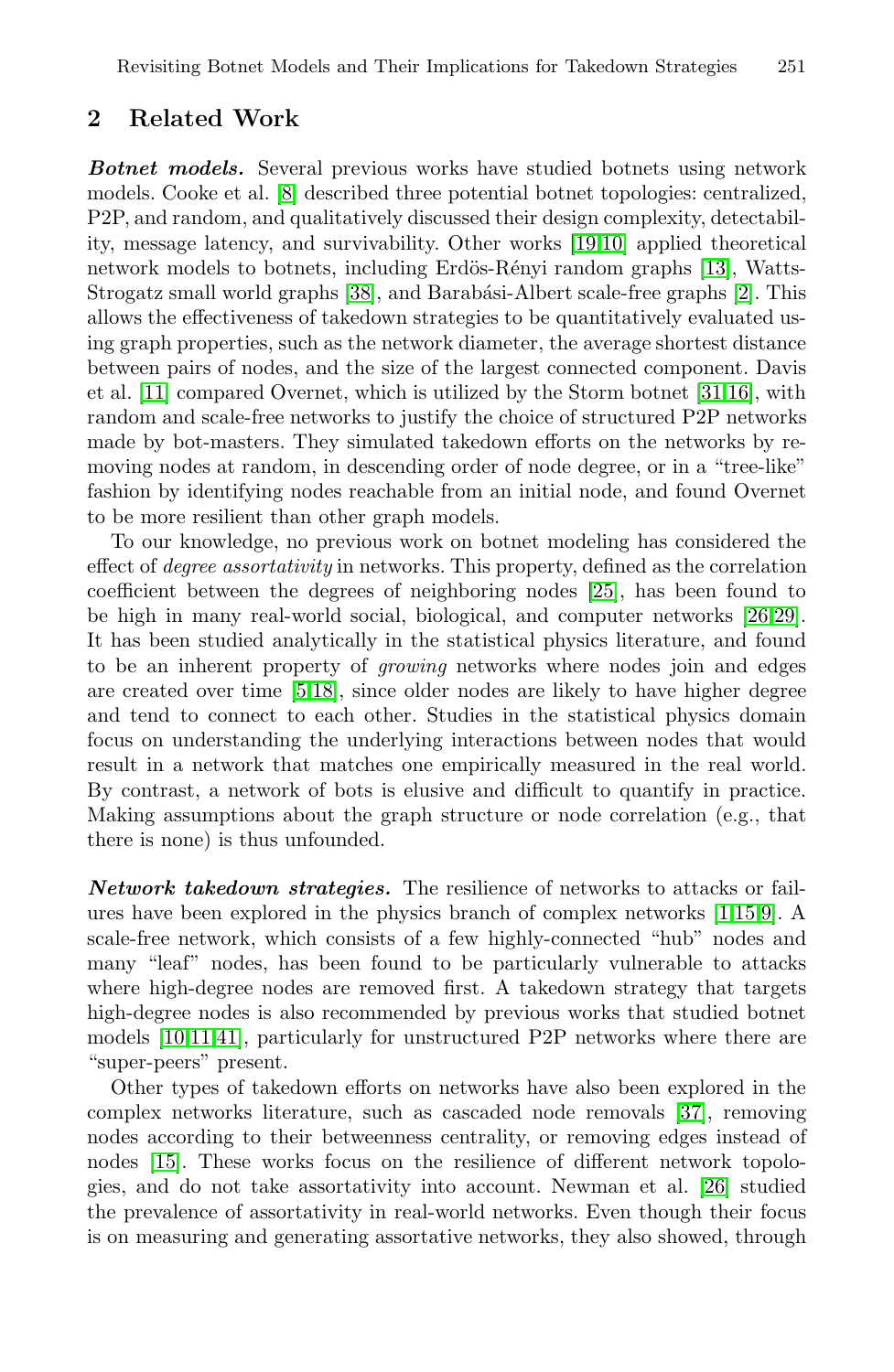simulation, that higher assortativity allows a network to have a larger connected component after a small fraction of high-degree nodes are removed. However, they did not explore other takedown strategies, the effect on other graph properties, or the network's ability to "heal" itself. In this work, we explicitly study the effect of assortativity on network resilience and the ability of dynamic networks (such as P2P botnets) to recover from takedown attempts.

# <span id="page-3-0"></span>**3 Constructing and Measuring Assortative Networks**

We first define degree assortativity, following the definition by Newman et al. [\[25\]](#page-19-5), and perform empirical analyses on the assortativity of real botnets by simulating networks according to the Waledac botnet protocol [\[6\]](#page-18-9) and examining a portion of the Storm botnet [\[31,](#page-19-9)[16](#page-18-10)[,36\]](#page-19-10). We then describe our algorithm for adjusting the level of assortativity in simulated networks, and the metrics we use to quantify the "usefulness" of a network. The metrics are aimed at capturing notions of communication efficiency between nodes and the number of reachable bots, which are likely to be of importance to the bot-master.

## **3.1 Degree Assortativity**

Degree assortativity, defined as the correlation coefficient between the degrees of neighboring nodes, measures the tendency for nodes to be connected to others who are "similar" in terms of their degree. For example, this property is especially significant in social networks, where gregarious people are likely to be friends with each other [\[27](#page-19-7)[,17\]](#page-19-13). It is also found to be a property of growing networks, where the network size increases as new nodes join and edges are created [\[5](#page-18-7)[,18\]](#page-19-8), as is true for botnets as vulnerable nodes become infected.

We define assortativity following the definition of Newman et al. [\[25\]](#page-19-5). Let the fraction of nodes in a network graph with degree k be denoted  $p_k$ . If we choose an edge from the graph at random, and follow it to one of its ends, the probability that the node at which we arrive has a degree of  $k$  is proportional to  $k$ . This is because we are more likely to end up at a node with high degree, which has more edges connected to it. To account for the edge from which we arrived, the *remaining degree* of the node is its degree minus one. The probability  $q_k$  that we arrive at a node with remaining degree  $k$  is then

$$
q_k = \frac{(k+1)p_{k+1}}{\sum_{j=0}^{\infty} j p_j} \tag{1}
$$

Let  $e_{j,k}$  be the probability that a randomly selected edge connects nodes of remaining degree j and k, where  $\sum_{j,k} e_{j,k} = 1$ . The assortativity  $\gamma$  of the network, being the correlation coefficient between the degrees of neighboring nodes, is

$$
\gamma = \frac{1}{\sigma_q^2} \sum_{j,k} jk(e_{j,k} - q_j q_k)
$$
\n(2)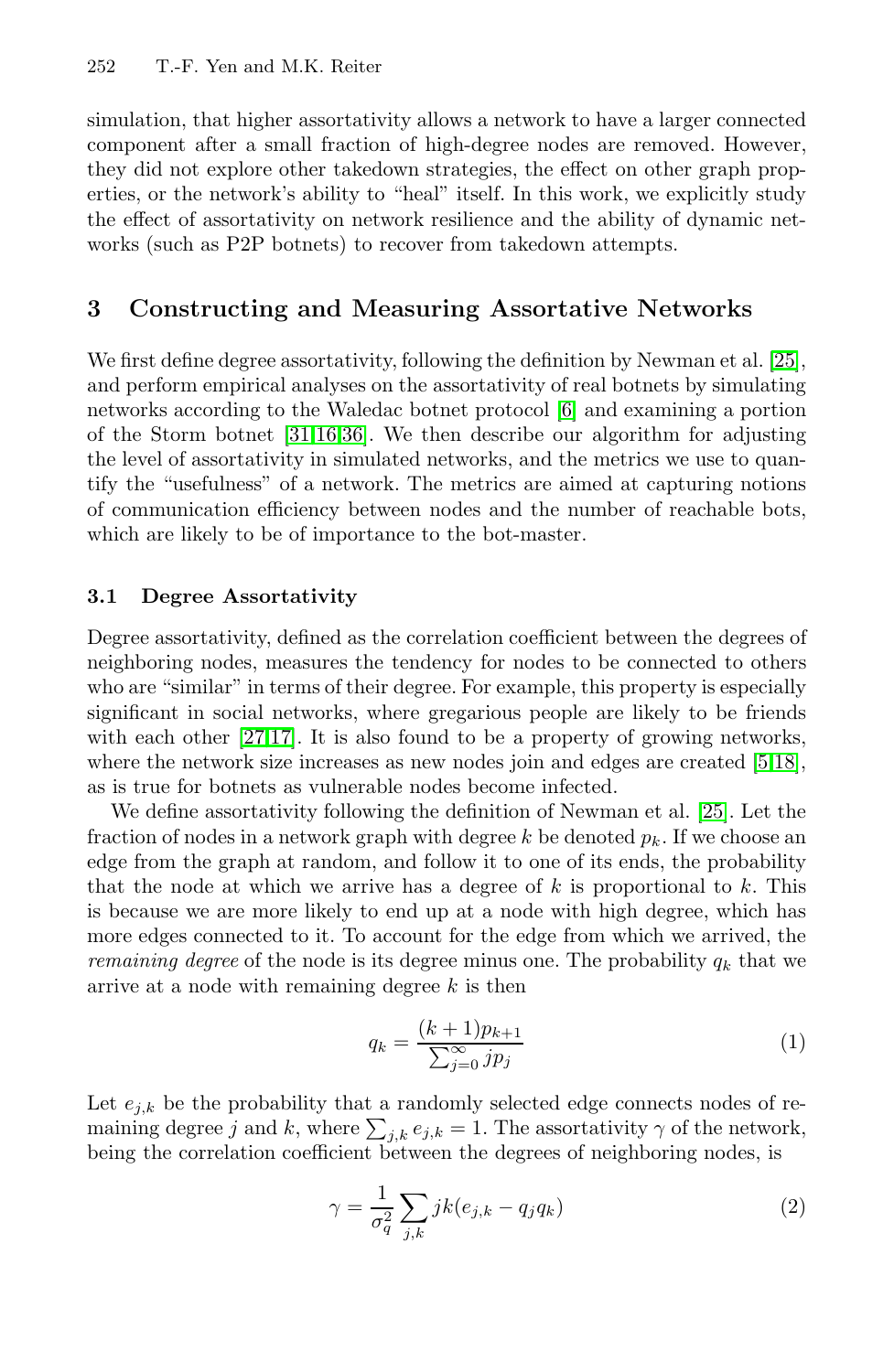where  $\sigma_q^2$  is the variance of the distribution of  $q_k$ , i.e.,  $\sigma_q^2 = \sum_k k^2 q_k - [\sum_k k q_k]^2$ . A higher value of  $\gamma$  indicates that there is higher correlation between the degrees of two neighboring nodes. In a random graph, where every pair of nodes is connected with uniform probability, no correlation exists and  $\gamma = 0$ .

### **3.2 Degree Assortativity in Botnets**

Even though high assortativity is found in many real-world networks, measuring it in practice can be challenging due to difficulties in observing all interactions between nodes in a large network. This is especially true for P2P botnets, since infected hosts cannot always be identified, and obtaining a comprehensive view of those hosts' communications may require multiple administrative entities to share sensitive information. While researchers have studied P2P botnets via infiltration (e.g., [\[16\]](#page-18-10)), this provides a limited view of only a subset of the botnet.

We expect that real P2P botnets are likely to be assortative. This is not only because assortativity has been found to be a property of growing networks that increase in size over time (e.g., when vulnerable hosts become infected and join the botnet), but also due to the constant peer-list exchanges that occur between neighboring bots, which makes the "edges" in a botnet far from being random.

We perform two experiments to estimate the level of assortativity in P2P botnets. In the first, we simulate networks where nodes create and delete edges according to the algorithm performed by Waledac bots, as described in previous work that reverse-engineered the Waledac bot binary  $[4,6]$  $[4,6]$ . In the second, we examine network traffic from Storm bots in a honeynet running in the wild.

*Waledac botnet simulations.* Waledac is a P2P botnet that communicates over the HTTP protocol [\[4](#page-18-8)[,6,](#page-18-9)[35\]](#page-19-14). Similar to other P2P bots, each bot maintains a fixed-length list of known peers with which it communicates in order to stay connected to the botnet (and hence to the bot-master). A bot periodically exchanges peer-lists with other peers known to it, i.e., by randomly selecting hosts from its peer-list. This allows the bot to learn about other hosts in the botnet and to remove inactive nodes from its peer-list. As documented by Calvet et al. [\[6\]](#page-18-9), the Waledac binary comes with a hard-coded list of 200 boot-strapping hosts. As the bot learns about other existing peers, its peer-list grows to a maximum of 500 entries, where each entry includes the IP address of the peer, as well as the time at which activities from that peer was last observed. If the number of known peers exceeds 500, the bot only keeps track of 500 most recently active hosts. During each peer-list exchange, each bot extracts 99 entries from its peer-list, appends its own IP address and the current time to this shortened list, and sends it to a host selected at random from its peer-list. In return, the receiving host also responds with a list of hosts extracted from its own peer-list.

We simulated networks where nodes join and depart over time (e.g., due to hosts becoming infected or patched), creating or deleting edges between each other following the Waledac protocol as described above. Assuming a constant rate of nodes joining the network in each round, we drew each node's lifetime from an exponential distribution [\[28](#page-19-15)[,21\]](#page-19-16), after which the node was removed from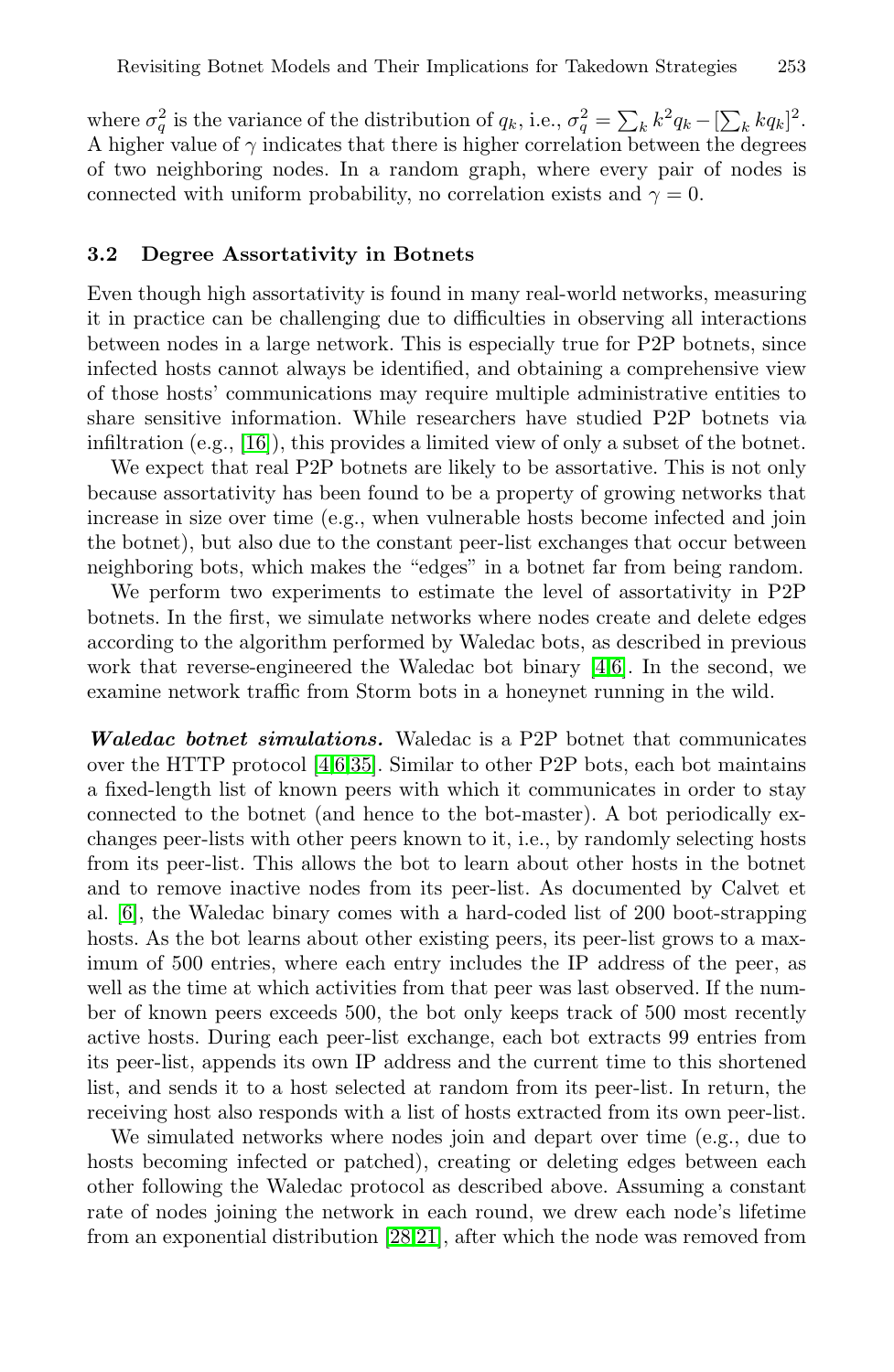the network. Each simulated network was allowed to evolve this way until the number of online nodes reached 5,000. This number represents a small botnet, and follows the simulation settings in previous work on modeling botnets [\[10\]](#page-18-5).

From this experiment, we found the assortativity of such networks to be quite high. Over a total of 50 simulation runs, the average assortativity was  $0.39$  (with a standard deviation of 0.036), which is higher than that of social networks [\[26\]](#page-19-11). This suggests that a botnet may be significantly assortative, and highlights the importance of this property in considering botnet models.

*Traffic from Storm bots in a honeynet.* In addition to our simulations, we also obtained network traffic from a honeynet running in the wild in late 2007 [\[14\]](#page-18-12). This dataset consists of a consecutive 24-hour trace from 13 hosts participating in the Storm botnet [\[31](#page-19-9)[,16,](#page-18-10)[36\]](#page-19-10).

Figure [1](#page-5-0) shows the assortativity measured among the 13 Storm bots, where snapshots of their communications were taken on an hourly basis. The "degree" of a bot is represented by 1) the number of distinct source IP addresses from which it receives packets (the in-degree), 2) the number of distinct destination IPs to which it sends packets (the out-degree), or 3) the total number of distinct IPs with which it interacts. Since the rest of the Storm botnet is not directly observable, we calculated the assortativity of the sub-graph that consisted of the 13 Storm bots, i.e., by considering traffic



<span id="page-5-0"></span>**Fig. 1.** The assortativity for 13 Storm bots in a honeynet running in the wild

between only the 13 Storm bots. As shown in Figure [1,](#page-5-0) this value is quite high, ranging from 0.48 to 0.84.

That said, we acknowledge that this limited dataset may not be representative of the actual Storm botnet. For example, the high level of assortativity may be due to certain aspects of the honeynet setup; e.g., the observable bots were placed in the same local network and so may have been more likely to communicate with each other. (Such localized measurements may be all that is available in practice to a network administrator who can observe traffic from only a single network. We will discuss the effectiveness of botnet takedown strategies using only local information in Section [6.](#page-15-0))

While we recognize the limitations of the above efforts to evaluate assortativity in today's botnets, the results of our analysis in Sections [4](#page-7-0) and [5](#page-12-0) suggest that a botnet designer would want his botnet to be assortative for added resilience and recoverability, further buttressing our belief that future botnets will leverage this naturally occurring property.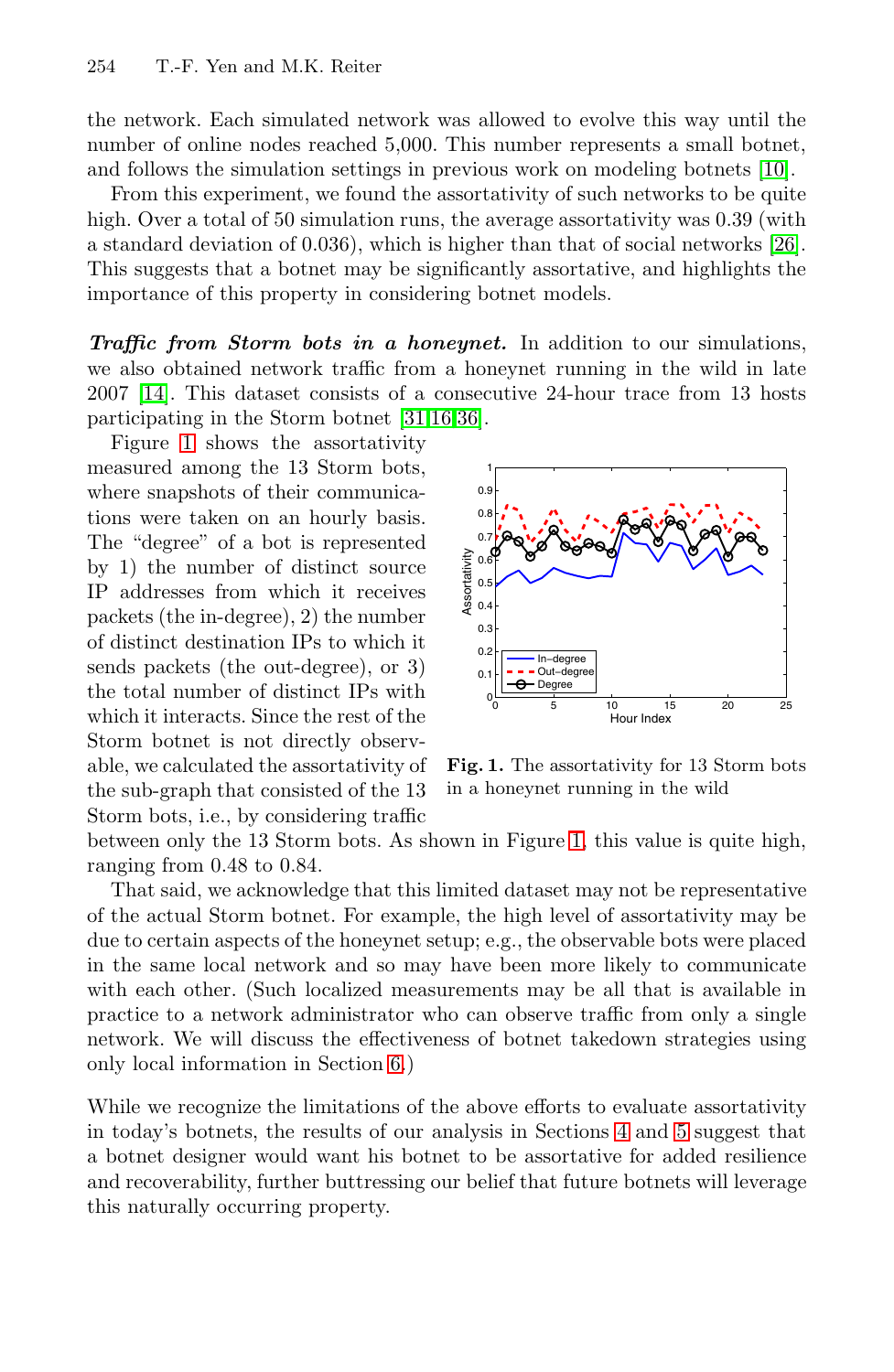#### <span id="page-6-2"></span>**3.3 Generating Assortative Networks**

To study the effect of assortativity on networks, we need to be able to generate networks with varying levels of assortativity. One method for this is to rewire edges in a given network [\[40\]](#page-19-17): At each step, select two edges at random, and shuffle them so that the two nodes with larger remaining degrees are connected, and the two nodes with smaller remaining degrees are connected. Repeating this step will result in the network becoming increasingly assortative. However, rewiring causes the shortest path length between nodes to increase rapidly [\[40\]](#page-19-17), which may bias the comparison between networks with different levels of assortativity.

We apply another method for constructing assortative networks, similar to Newman et al. [\[26\]](#page-19-11). This method takes as input the number of nodes in the network, the desired degree distribution  $p_k$ , and the edge probabilities  $e_{i,k}$ . Each node in the network is assigned a degree drawn from  $p_k$ . The remaining degree distribution  $q_k$  can then be calculated from  $p_k$ , and edges are added by connecting each pair of nodes of remaining degrees j and k with probability  $e_{i,k}$ .

To control the level of assortativity in the resulting network, we specify  $e_{j,k}$  as follows. For a fixed value j, assume that  $e_{i,k}$  follows a normal distribution centered at  $j$ , where the standard deviation  $\sigma$  is the adjustable knob for tuning the level of assortativity. Figure [2](#page-6-0) illustrates e*j,k* centered at j. A smaller  $\sigma$  causes the normal distribution to become more peaked, where nodes with remaining degree  $j$ have a higher probability of sharing edges with other nodes of remaining degree close to  $i$ , resulting in a more assortative network.

In our simulations,  $p_k$  is chosen so that the resulting network is scale-



<span id="page-6-0"></span>**Fig. 2.** Edge probabilities  $e_{j,k}$  as a normal distribution centered at j with different values for the standard deviation  $\sigma$ 

free, specifically,  $p_k \sim k^{-3}$ . We focus on scale-free networks because it is representative of many real-world networks, including unstructured P2P networks [\[22\]](#page-19-18). Empirical analysis by Dagon et al. [\[10\]](#page-18-5) also suggest that the Nugache P2P botnet [\[36\]](#page-19-10) has a scale-free structure. We set the number of nodes to 5,000 to represent a small botnet, following the simulation settings in previous work [\[10\]](#page-18-5). All of the edges are assumed to be undirected.

#### <span id="page-6-1"></span>**3.4 Metrics**

We utilize the following two graph properties to quantify the "usefulness" of a botnet: 1) the size of the largest connected component, and 2) the inverse geodesic length. These metrics have been used by Dagon et al. [\[10\]](#page-18-5) to compare the utility of different botnet topologies, and were also used in analyzing the resilience of various networks in the physics literature [\[15\]](#page-18-4).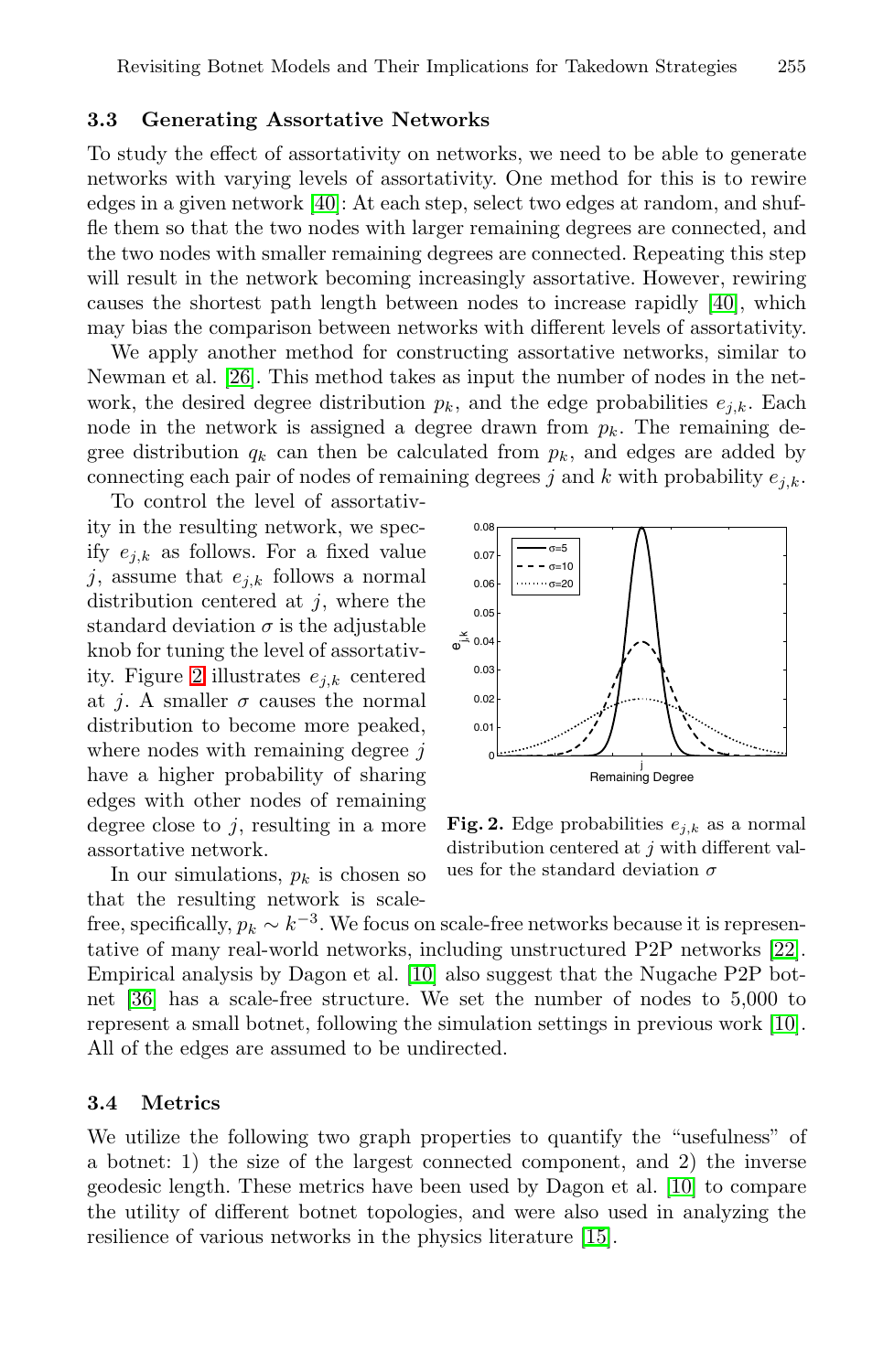The fraction S of nodes in the largest connected component is an upper bound on the number of bots that are directly under the control of the attacker (assuming that she is part of one of the connected components). The more hosts that can carry out the attacker's commands, the larger the scale of the attack that can be launched, e.g., denial-of-service attacks or spamming.

In addition to controlling many infected hosts, another property that is likely to be of importance to the attacker is the efficiency of communication, i.e., how long it takes for messages to be relayed through the botnet. We measure the number of hops between pairs of nodes for this purpose. Specifically, let N be the total number of nodes, V be the set of nodes,  $|V| = N$ , and  $d(u, v)$  be the length of the shortest path between node  $u$  and node  $v$ . The average inverse geodesic length [\[15\]](#page-18-4) is defined as

$$
L^{-1} = \frac{1}{N(N-1)} \sum_{u \in V} \sum_{v \neq u, v \in V} \frac{1}{d(u, v)}
$$
(3)

Measuring the average inverse geodesic length is particularly useful in cases where the graph may be disconnected, since the distance  $d(u, v)$  between two nodes  $u$  and  $v$  that belong to separate connected components would be infinite (and so its contribution to  $L^{-1}$  is zero). The larger  $L^{-1}$  is, the shorter the distances between nodes, and hence more efficient their communication. In evaluating the effectiveness of network takedown attempts, we are more interested in measuring the *normalized* average inverse geodesic length, which is defined as

<span id="page-7-1"></span>
$$
\hat{L}^{-1} = \frac{\sum_{u \in V} \sum_{v \neq u, v \in V} \frac{1}{d'(u, v)}}{\sum_{u \in V} \sum_{v \neq u, v \in V} \frac{1}{d(u, v)}}
$$
(4)

where  $d'(u, v)$  is the *modified* length of the shortest path between nodes u and  $v$ , that is, after takedown efforts or after the network tries to heal itself. Note that both the numerator and denominator in  $\hat{L}^{-1}$  are summed over the original set of nodes, V. Nodes that are removed have infinite distance to the rest of the network, the inverse of which is zero, and so do not contribute to the sum in Eqn. [4.](#page-7-1) The value that  $\hat{L}^{-1}$  takes ranges from 0 to 1. A smaller value indicates more disruption to network communication and lower communication efficiency.

We measure  $\hat{L}^{-1}$  and S of a network before and after takedown to evaluate the effectiveness of the takedown strategy (Section [4\)](#page-7-0), and also measure them after the network attempts to "heal" itself to assess the effectiveness of recovery mechanisms (Section [5\)](#page-12-0).

# <span id="page-7-0"></span>**4 Network Resilience**

In attempts to take down a P2P botnet, network administrators may wish to prioritize their efforts to focus on the more "important" nodes first, i.e., nodes whose removal will cause the most disruption to botnet operation. Using the two metrics described in Section [3.4,](#page-6-1) we investigate the effectiveness of botnet takedown strategies, and how they are sensitive to the assortativity of the network.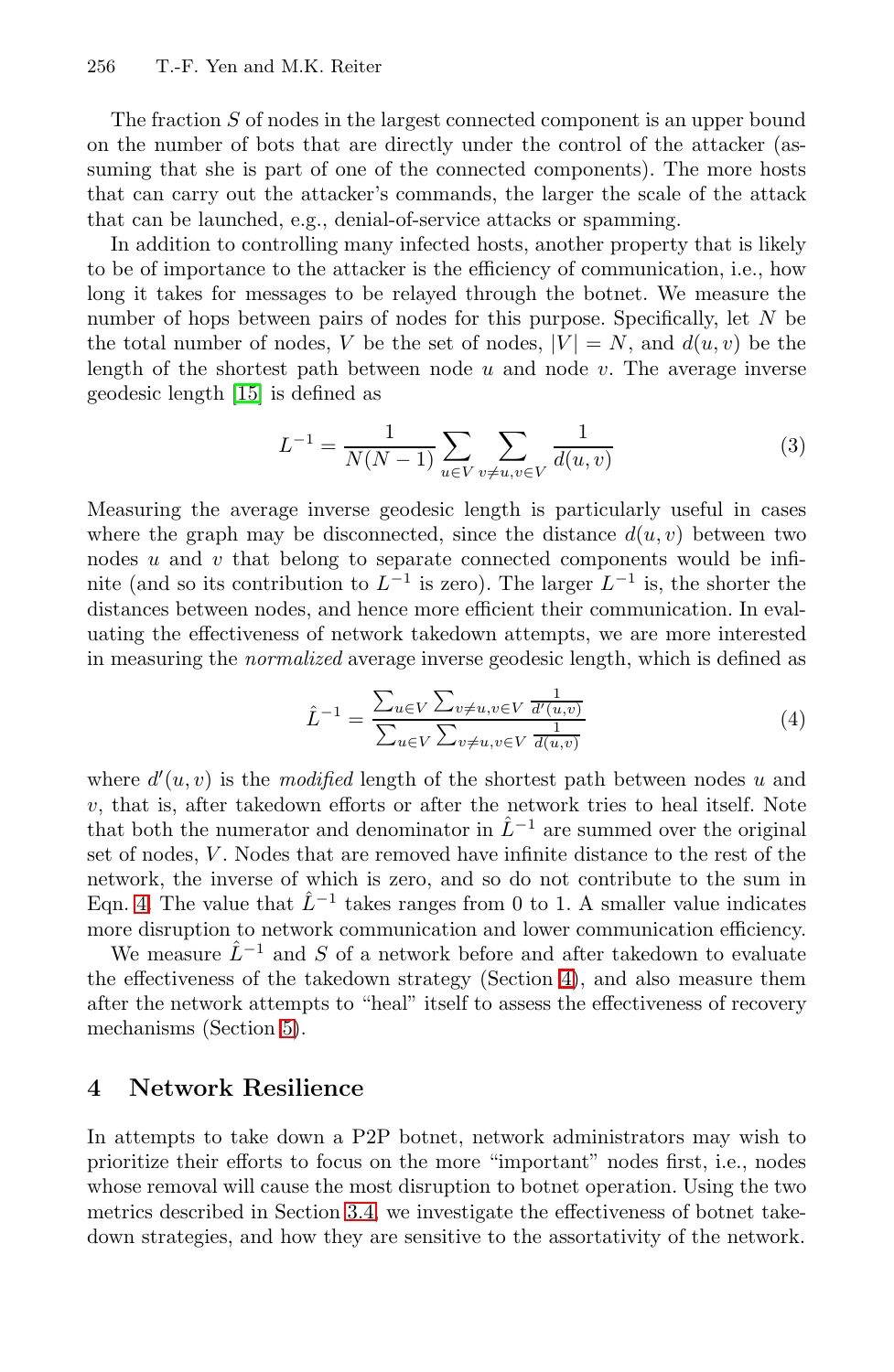## <span id="page-8-2"></span>**4.1 Uniform and Degree-Based Takedown Strategies**

We first focus on strategies explored in previous works that study botnet models [\[10,](#page-18-5)[11](#page-18-6)[,41](#page-19-2)[,19\]](#page-19-3):

- **Uniform takedown:** removing nodes from the network by selecting them uniformly at random.
- **Degree-based takedown:** removing nodes from the network in descending order of node degree, that is, targeting high-degree nodes first.

Uniform takedown is similar to the process in which users and network administrators patch infected hosts as they are discovered, without coordinating bot discoveries or patching activities. It has also been used to study random failures in the context of communication networks or biological networks [\[1\]](#page-18-2). While most networks are found to be resilient to uniform takedown, many are vulnerable to a degree-based strategy. This targeted takedown strategy is especially effective against scale-free networks, since the few highly-connected "hub" nodes responsible for maintaining the connectivity of the network are removed first, e.g., the "super-peers" that are found in unstructured P2P networks. The degree of a node, interpreted as the number of hosts with which it communicates, has also been used as an indicator of anomalies in network intrusion detection systems (e.g., [\[23,](#page-19-19)[33](#page-19-20)[,34\]](#page-19-21)). In practice, these takedown strategies do not necessarily require access to the entire network communication graph, but can be applied to takedown efforts within a sub-graph as well, e.g., within a local network. We further discuss implementation challenges in Section [6.](#page-15-0)



<span id="page-8-1"></span><span id="page-8-0"></span>**Fig. 3.** The normalized average inverse geodesic length  $\hat{L}^{-1}$  after uniform or degreebased takedown strategies

As described in Section [3.3,](#page-6-2) we adjust the standard deviation  $\sigma$  of the edge probability distribution e*j,k* to generate networks of varying assortativity. For a scale-free network with 5,000 nodes, we set  $\sigma$  to 1, 5, 10, and 15 to obtain networks covering a range of assortativity from 0.04 to 0.87. Figures [3](#page-8-0) and [4](#page-9-0) show how networks with varying levels of assortativity respond to uniform and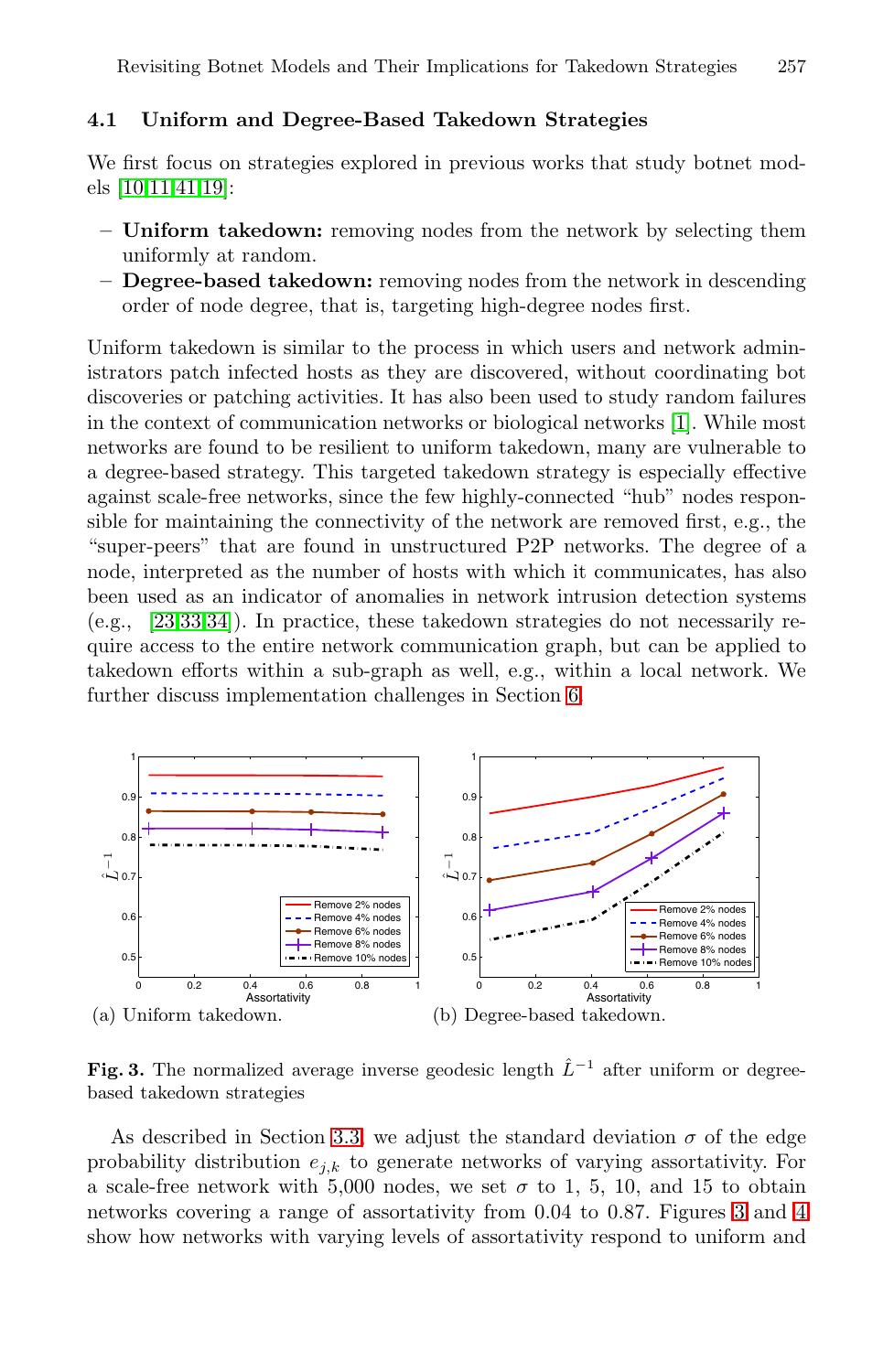

<span id="page-9-1"></span><span id="page-9-0"></span>**Fig. 4.** The average fraction <sup>S</sup> of nodes in the largest connected component after uniform or degree-based takedown strategies

degree-based takedown, when 2%, 4%, 6%, 8%, or 10% of nodes were removed according to each strategy. The numbers are an average of 50 networks generated for each value of  $\sigma$ . We omit the standard deviations from the plots since they were generally small, that is, within 0.007 for both  $\hat{L}^{-1}$  and S.

We find the degree-based strategy to be much more effective at taking down a network compared to uniform takedown, in agreement with previous works. However, as shown in Figure [3\(b\),](#page-8-1) the effectiveness of the degree-based strategy is highly dependent on the level of assortativity of the network. A lower assortativity, e.g., toward the left of Figure [3\(b\),](#page-8-1) results in the network experiencing a larger decrease in  $\hat{L}^{-1}$  after takedown attempts. The difference between the decrease in  $\hat{L}^{-1}$  for assortative and non-assortative networks grows as more nodes are removed. A similar phenomenon can be observed in Figure [4\(b\)](#page-9-1) for the fraction S of nodes in the largest connected component. With the exception of highly assortative networks (e.g., greater than 0.6), the fraction of nodes retained in the largest connected component increases with the level of assortativity. That is, more bots remain reachable to the attacker in moderately assortative networks.

The higher resilience in assortative networks can be attributed to nodes of similar degree "clustering" together. When the high-degree nodes are removed due to the degree-based strategy, only a connected subset of neighboring nodes are lost in effect. Moreover, since high-degree nodes tend to connect to each other, fewer of their edges are attached to nodes of low degree — who would be prone to isolation if their neighbors were removed. However, this also means that there are fewer high-degree nodes that can act as "bridges" between clusters of nodes with varying degrees. As more high-degree nodes are removed, the loss of those "bridging" nodes eventually cancels out other factors contributing to resilience, and the network can disintegrate, as shown on the far right of Figure  $4(b)$ . These discrepancies in how networks are affected by the same takedown strategy underline the importance of taking assortativity into account, both in evaluating takedown strategies and in considering botnet network models.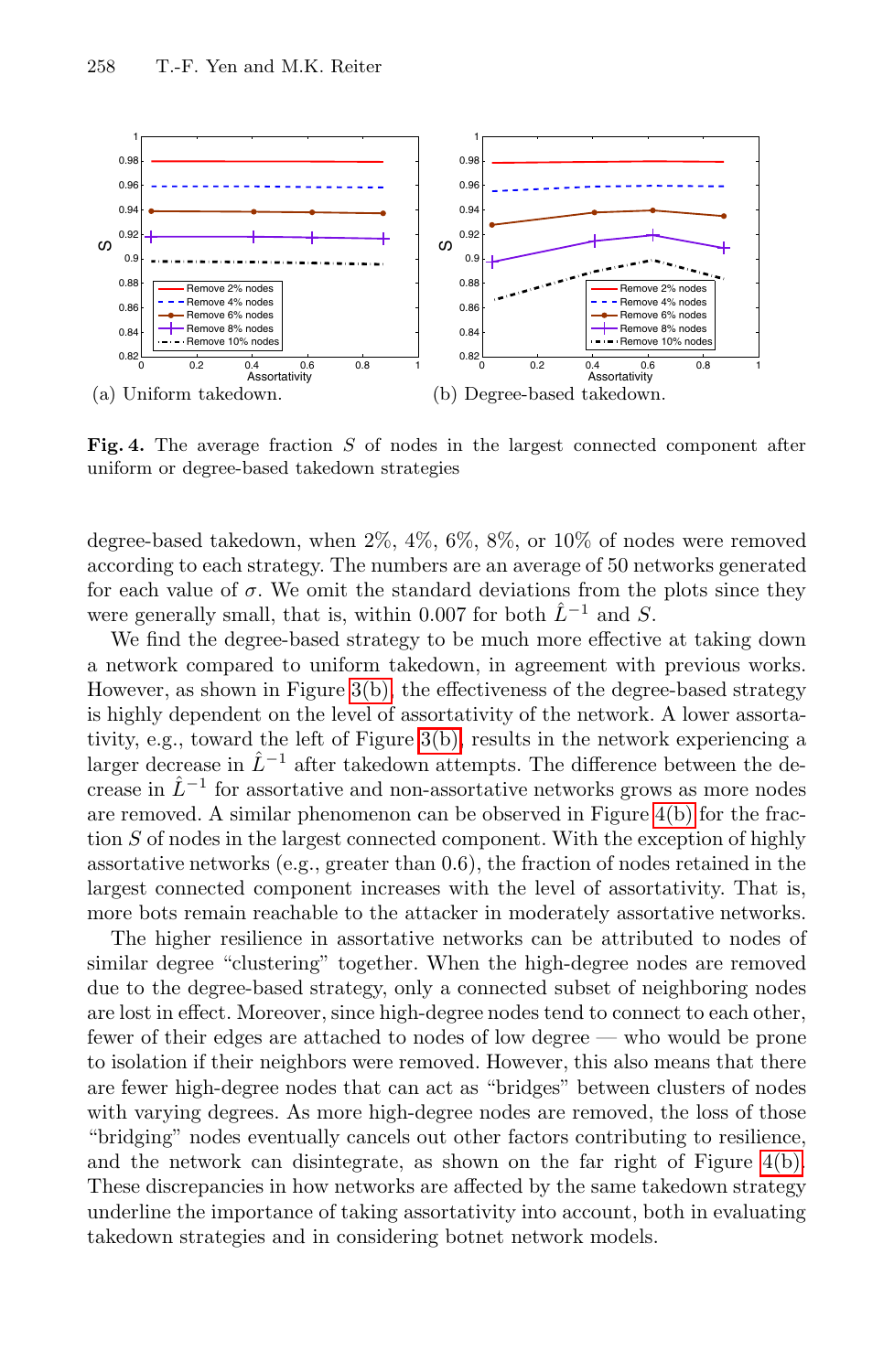# <span id="page-10-0"></span>**4.2 Other Takedown Strategies**

While the degree-based strategy is much more effective than the uniform strategy, the former is sensitive to the level of assortativity in the network, as shown in Figures [3](#page-8-0) and [4.](#page-9-0) In the search for a takedown strategy that would be effective even for assortative networks, we explore alternative approaches based on other graph properties, described below.

- **Neighborhood connected components:** We define the local neighborhood of a node u to be those nodes reachable within h hops from it. Figure  $5(a)$  shows an example of the neighborhood of node u within three hops, where the edge labels indicate distances to  $u$ . If we were to remove  $u$  from the network, its local neighborhood would be split into separate "connected components", as shown in Figure [5\(b\).](#page-11-1) The number of "connected components" that remains in the neighborhood of a node can be an approximation of its local importance, since communication between components may have to be routed through  $u$ . Hence, as an alternative takedown strategy, we remove nodes in descending order of the number of connected components in their local neighborhood. A similar metric has also been used to detect hit-list worms [\[7\]](#page-18-13).
- **Closeness centrality:** Closeness centrality for a node u is defined as the sum of the inverse geodesic distance from  $u$  to all other nodes in the network. A larger value indicates that the node is at a more "centered" location, and has more influence over the spread of information within the network. In this strategy, we remove nodes in descending order of their closeness centrality.
- **Clustering coefficient with degree:** The clustering coefficient measures how dense the connections are between the neighbors of a node. For a node  $u$ , it is defined as the number of edges that exist between  $u$ 's neighbors, divided by the number of possible edges between  $u$ 's neighbors. In Figure [6,](#page-11-2) this value for  $u$  is  $4/10$ , while that for all other nodes is 1. A smaller value means that the neighbors of u may be disconnected without  $u$ . Ignoring nodes with the smallest degrees — in our tests, nodes with degree less than onefifth of the maximum degree — we remove nodes in increasing order of their clustering coefficient, and among those with the same clustering coefficient, in decreasing order of degree.

Figures [7](#page-11-3) and [8](#page-12-1) show the normalized average inverse geodesic length  $\tilde{L}^{-1}$  and the fraction S of nodes in the largest connected component after each of the above takedown strategies, for networks of different levels of assortativity. The results are plotted after removing 2% or 10% of the nodes, and averaged over 50 networks generated for each level of assortativity. The standard deviations are all within 0.02 for both  $\hat{L}^{-1}$  and S. Compared with the uniform and degree-based strategies discussed earlier, the clustering coefficient strategy is more effective at decreasing the network communication efficiency, as shown in Figure [7,](#page-11-3) while the connected components strategy seems more effective at lowering the connectivity of the network, as shown in Figure [8.](#page-12-1) In both of these cases, the alternative takedown strategy out-performs the degree-based strategy that previous works found to be effective [\[10](#page-18-5)[,11](#page-18-6)[,41\]](#page-19-2).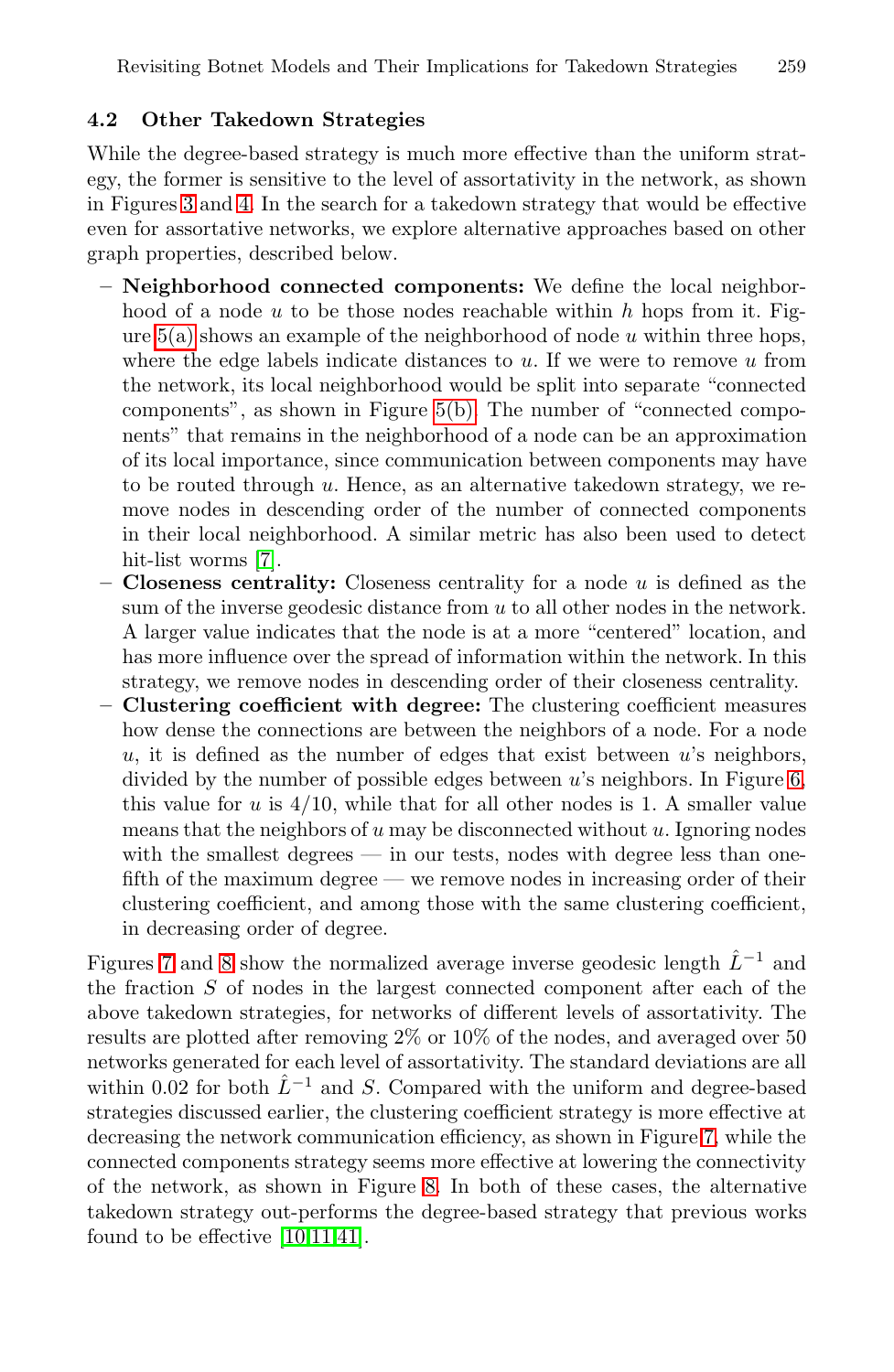

<span id="page-11-0"></span>**Fig. 5.** An example of the connected components within the neighborhood of node <sup>u</sup>. The edge labels indicate number of hops to u.



<span id="page-11-2"></span>**Fig. 6.** An example of edges between neighbors of node  $u$ 

<span id="page-11-1"></span>One of the reasons that the clustering coefficient strategy works well is because nodes that "cluster" together in assortative networks are likely to have higher clustering coefficient as well, since their neighbors also have similar degree. However, while the nodes at the center of a "cluster" may have a clustering coefficient close to 1, this value is likely to be much smaller for those

connecting the "cluster" to the rest of the network. For example, all nodes in Figure [6](#page-11-2) have a clustering coefficient of 1 except for node  $u$ , who turns out to be the "bridge" between the two clusters of degree two and three nodes. The removal of nodes with small clustering coefficient in this strategy is hence likely to lower the communication efficiency within the network.



<span id="page-11-3"></span>**Fig. 7.** The normalized average inverse geodesic length  $\hat{L}^{-1}$  after removing 2% or 10% of the nodes according to each takedown strategy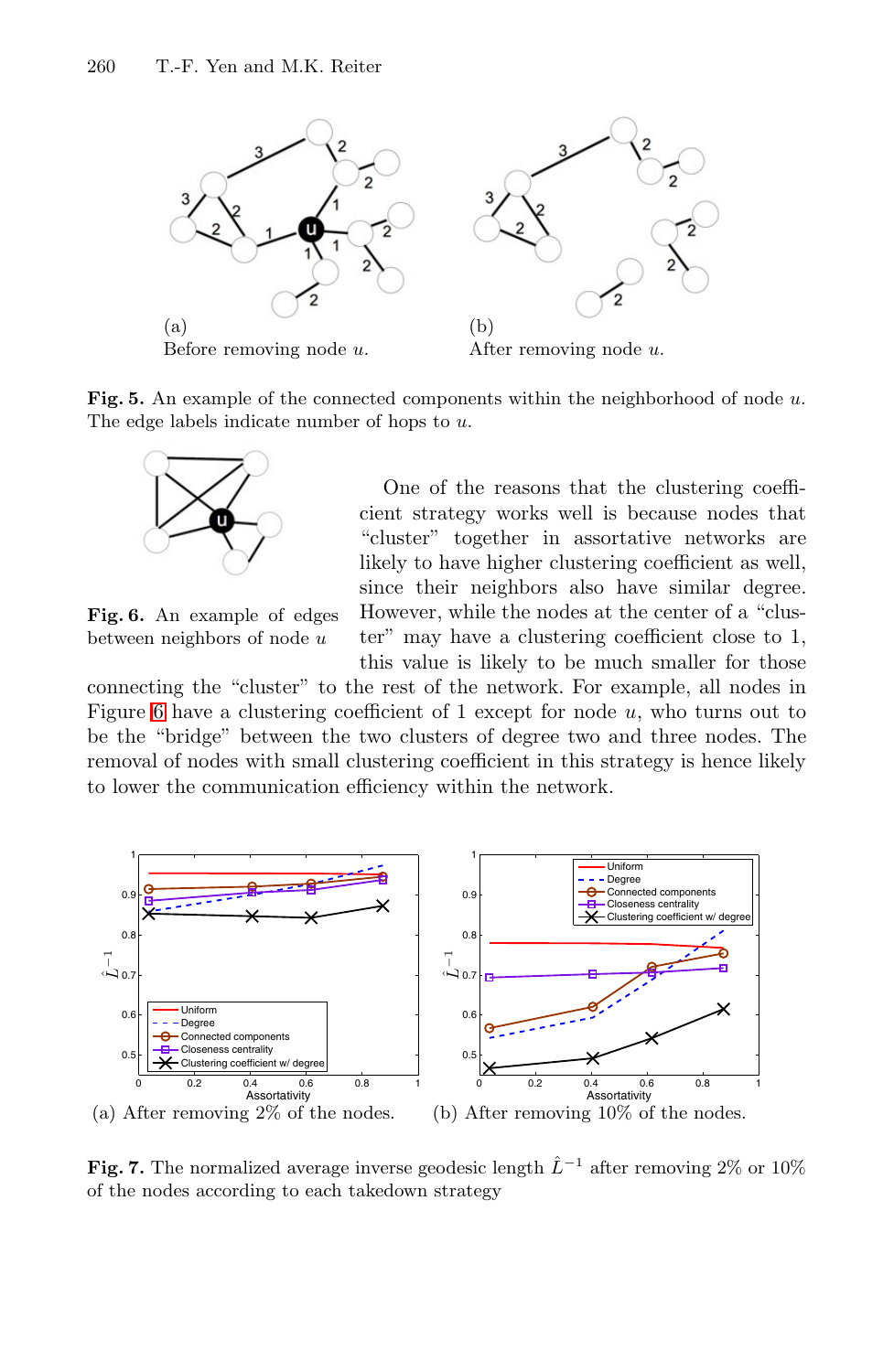

<span id="page-12-1"></span>**Fig. 8.** The average fraction <sup>S</sup> of nodes in the largest connected component after removing 2% or 10% of the nodes according to each takedown strategy

# <span id="page-12-0"></span>**5 Network Recovery**

The dynamism inherent in P2P networks means that each individual bot is required to adapt to changes in its surroundings, for example, due to newly infected hosts joining the network or current peers going offline, even without takedowns taking place. Such mechanisms would hence also provide opportunities for the network to *recover* itself, i.e., restoring connectivity or reconstructing shortest paths between nodes, in the face of takedown attempts.

While previous works tend to regard a botnet as a static entity, and evaluate changes to the network immediately after takedown efforts as a measure of their effectiveness, we explicitly consider the ability of dynamic networks to heal themselves. Specifically, we model a recovery process where nodes can "look out" to a distance h and find peers that are within h hops. When a node loses a neighbor, e.g., due to takedown, it compensates for that lost neighbor by creating a new edge to a randomly selected node within distance h from it. This models the edge creation process in a P2P botnet, where nodes discover others that are "close" to it through peer-list exchanges with its neighbors  $[4,6,31,16,36,35]$  $[4,6,31,16,36,35]$  $[4,6,31,16,36,35]$  $[4,6,31,16,36,35]$  $[4,6,31,16,36,35]$  $[4,6,31,16,36,35]$ . The h-neighborhood of a node u hence represents hosts on  $u$ 's peer-list, to which u looks for maintaining connectivity with the rest of the botnet.

#### **5.1 Recovering from Uniform and Degree-Based Strategies**

We first consider the ability of botnets to recover after takedown attempts employing the uniform or degree-based strategies described in Section [4.1.](#page-8-2) We focus on the  $\hat{L}^{-1}$  metric, since it better illustrates the difference between networks of varying levels of assortativity. Figure [9](#page-13-0) shows the normalized average inverse geodesic distance  $\hat{L}^{-1}$  for networks after they attempt to recover from uniform or degree-based takedown strategies, when 2% or 10% of the nodes are removed. The numbers are averaged over 50 runs for each network, where the standard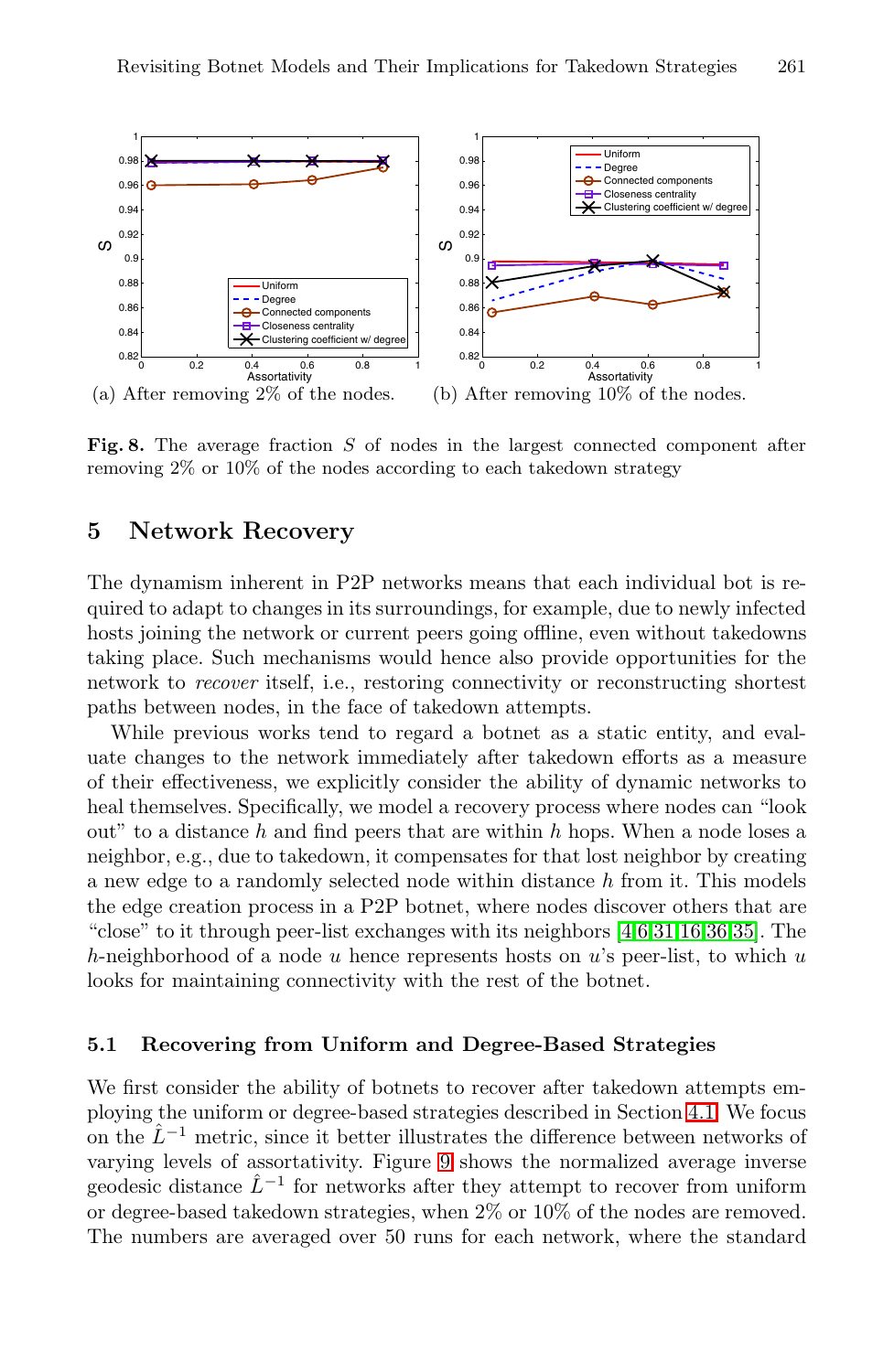

<span id="page-13-1"></span>(a) Recovery after uniform takedown by (b) Recovery by degree-based takedown removing 2% nodes. by removing 2% nodes.



<span id="page-13-3"></span><span id="page-13-2"></span>(c) Recovery after uniform takedown by (d) Recovery after degree-based takeremoving 10% nodes. down by removing 10% nodes.

<span id="page-13-0"></span>**Fig. 9.** The normalized average inverse geodesic length after recovering from uniform or degree-based takedown, when 2% or 10% of the nodes are removed, for various values of the look-out distance h

deviations are all below 0.006. The look-out distance  $h$  was set to 2, 5, 7, and 10. As h increases,  $\hat{L}^{-1}$  increases as well, even reaching above 1 in Figure [9\(a\),](#page-13-1) i.e., the shortest distance between nodes becomes even shorter than before the takedown! However, while the increase in  $\hat{L}^{-1}$  for networks with lower assortativity falls flat after a small h (even decreasing slightly, as in Figure  $9(d)$ ), the increase for networks with higher assortativity continues.

One reason for the continued recovery benefit enjoyed by assortative networks is high-degree nodes "clustering" together, since nodes tend to connect to others of similar degree. A node that is able to reach a high-degree node upon "looking out" is likely to be able to reach other high-degree nodes as well at a similar distance. This increases the probability that a compensation edge attaches to a high-degree node, hence shortening path lengths within the network and resulting in a higher  $\hat{L}^{-1}$ . This phenomenon is more pronounced in networks recovering from uniform takedown (see Figures  $9(a)$  and  $9(c)$ ), since fewer high-degree nodes remain after the degree-based strategy.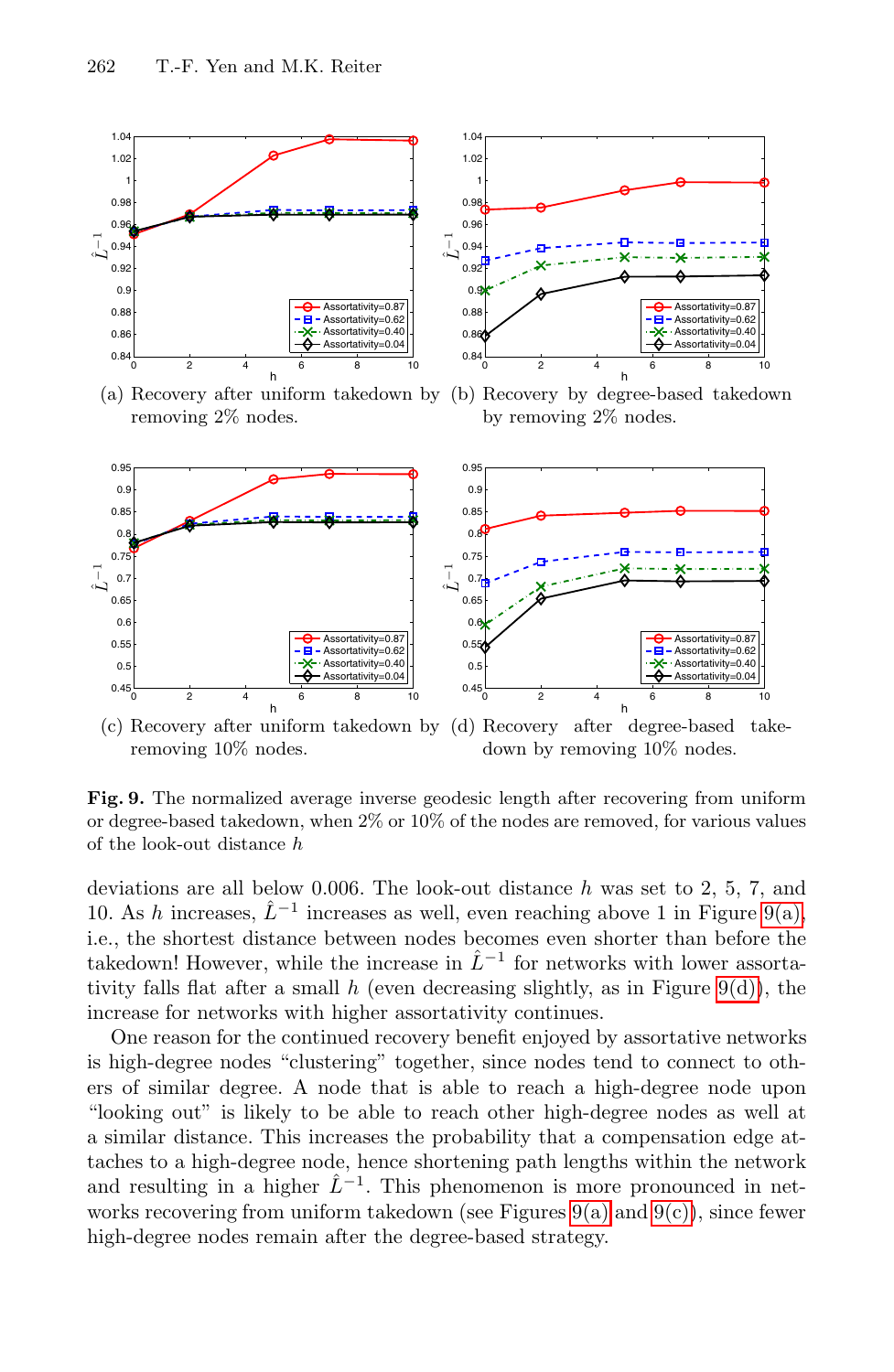## **5.2 Recovering from Other Takedown Strategies**

Figures [10](#page-14-0) and [11](#page-14-1) show how networks of high and low assortativity recover from those alternative takedown strategies described in Section [4.2,](#page-10-0) when 2% or 10% of the nodes were removed. The results are an average of 50 networks. The standard deviations are all within 0.009. We observe a trend similar to the recovery from uniform and degree-based strategies, where networks with higher levels of assortativity experience continued recovery benefits with the look-out distance h (Figure [10\(a\)](#page-14-2) and [11\(a\)\)](#page-14-3). Less assortative networks, on the other hand, do not benefit much after a look-out distance of 2 or 3 (Figure [10\(b\)](#page-14-4) and [11\(b\)\)](#page-14-5). Regardless of the takedown strategy, assortative networks have higher communication efficiency after recovery, in terms of  $\hat{L}^{-1}$ , than less assortative networks.



<span id="page-14-4"></span><span id="page-14-2"></span>(a) Networks with assortativity at 0.87. (b) Networks with assortativity at 0.04.

<span id="page-14-0"></span>**Fig. 10.** Recovery for networks of high and low assortativity when 2% of the nodes were removed according to each strategy



<span id="page-14-5"></span><span id="page-14-3"></span>(a) Networks with assortativity at 0.87. (b) Networks with assortativity at 0.04.

<span id="page-14-1"></span>**Fig. 11.** Recovery for networks of high and low assortativity when 10% of the nodes were removed according to each strategy

In addition to being one of the most effective strategies (see Section [4.2\)](#page-10-0), we also find takedown attempts based on clustering coefficient with degree to be the most difficult one for a network to recover from, as shown by low values of  $\hat{L}^{-1}$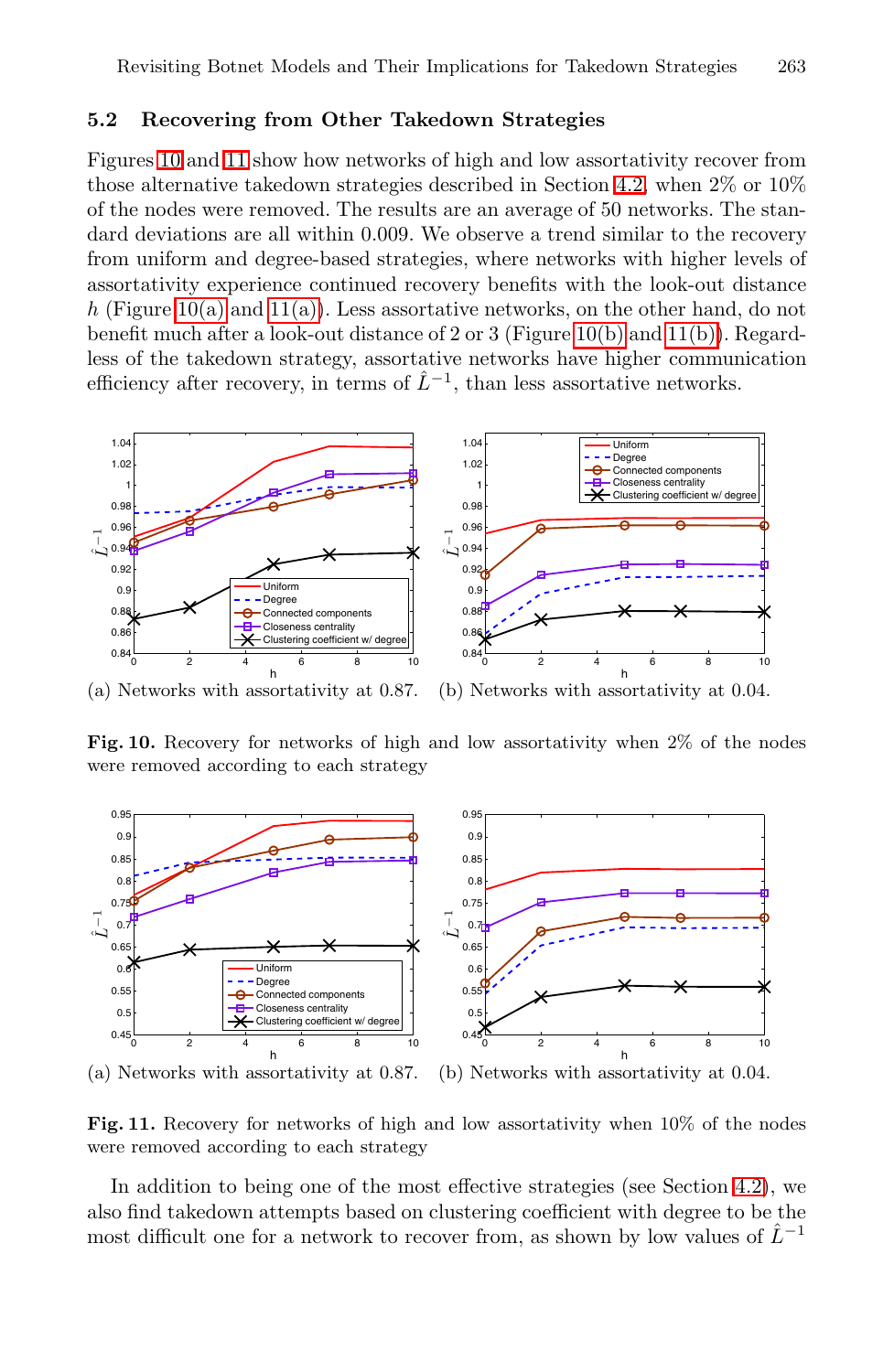in Figures [10](#page-14-0) and [11.](#page-14-1) In fact, when 10% of the nodes were removed from the same network, the  $\tilde{L}^{-1}$  after recovering from the degree-based and the clustering coefficient strategies can differ by 0.2. This shows that the clustering coefficient strategy can be a better alternative to one based solely on degree.

Besides creating compensation edges, a botnet may try to recover from takedowns by re-structuring itself into alternative topologies that are more resilient. Exploring how bots can perform this effectively in practice is part of future work.

# <span id="page-15-0"></span>**6 Discussion**

*Applying takedown strategies in practice.* Perhaps one of the reasons for the widespread study of the degree-based strategy is that it can be applied easily in practice. For example, if the degree of a node is interpreted as the number of hosts with which it communicates in some time interval, then identifying a node's degree can be performed on the basis of flow records (e.g., Cisco Netflows) that are collected from a router (or routers) that its traffic traverses. Notably, a node's degree can be determined solely by observing traffic to and from it, without requiring knowledge about the entity at the other end of the communication.

Other graph properties, however, may not be so straightforward to measure. For instance, takedown strategies based on clustering coefficient or neighborhood connected components depend on observing communications between the neighbors of a node, and may require collaboration between multiple administrative domains. This can be performed using a method similar to that proposed by Xie et al. to trace the origin of worm propagations [\[39\]](#page-19-22). Another approach is to examine the peer-lists an infected host receives from its neighbors, assuming that such data can be captured (i.e., it is not sent encrypted, and full packet capture is enabled on the network). If a node  $u$  has two neighbors communicating with each other, those nodes should be listed on each other's peer-lists, and so the fact that they communicate with each other can be inferred by identifying overlaps between u's neighbors and peer-lists sent to u. Of course, in cases where communications between some neighbors of an infected node are visible neither directly nor by inference, takedown strategies requiring this information can be applied considering only those neighbors for which communications are visible.

To examine the effect of applying takedown strategies locally, we generated networks according to the method described in Section [3.3,](#page-6-2) and partitioned the network randomly into k equal-sized portions. The clustering coefficient with degree strategy (which we find to be the most effective, see Section [4.2\)](#page-10-0) was then applied separately in each partition, i.e., based on only those edges attached to nodes in each partition. Figure [12](#page-16-0) shows the normalized average geodesic length  $L^{-1}$  and the fraction S of nodes in the largest connected component for varying values of  $k$ , when 10% of all nodes are removed this way. The numbers were averaged over 50 runs of this experiment. The standard deviations were all within 0.027 for  $L^{-1}$  and 0.013 for S. As shown in the figure, the takedown strategy becomes less effective as the number of network partitions increases, though the difference is small. For example, splitting highly assortative networks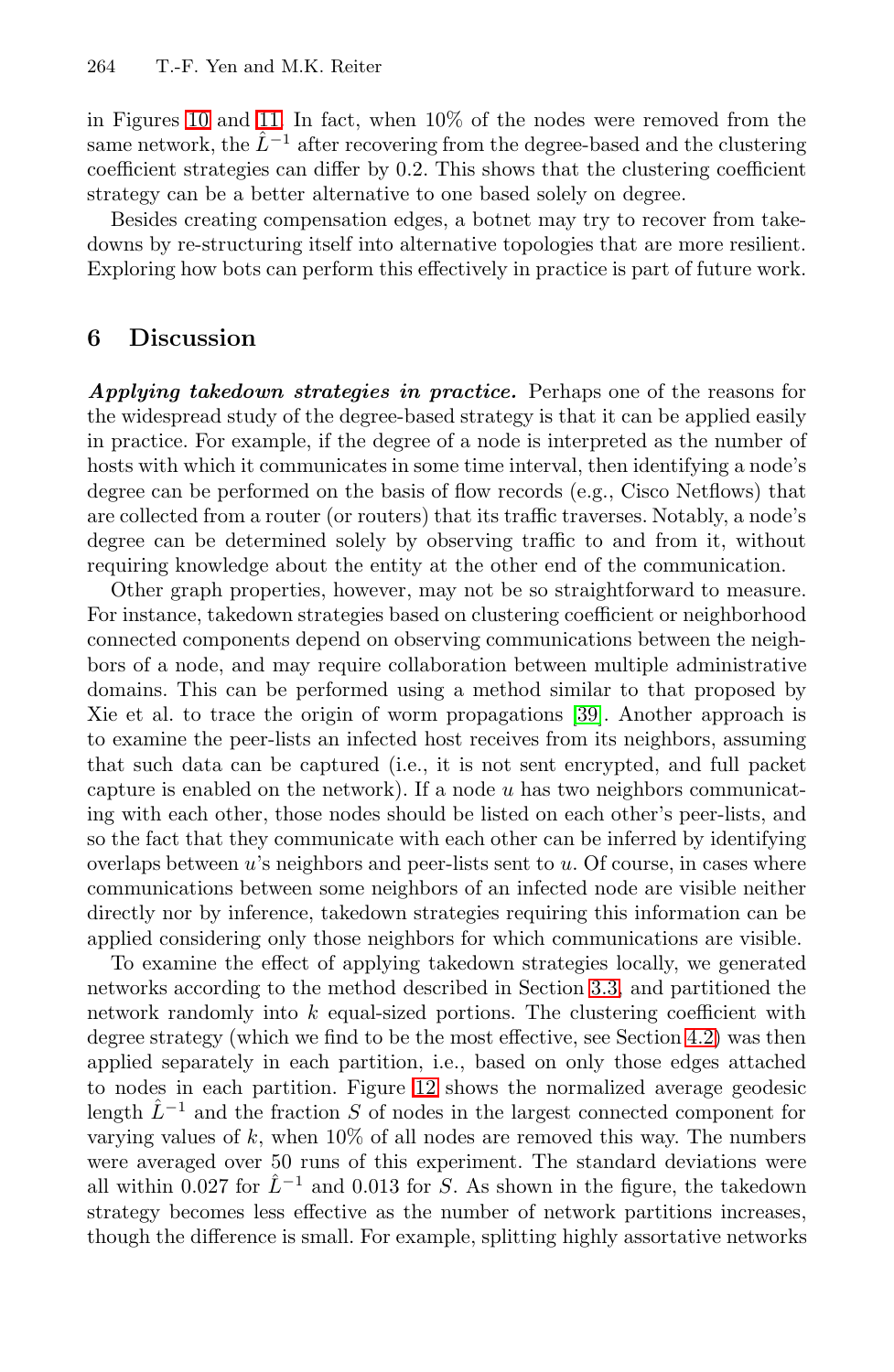(assortativity at 0.87) into 200 partitions only increases S by 5% compared to the case when the network is not partitioned (i.e.,  $k = 1$ ). We hence believe that our suggested takedown strategies can be applied with reasonable effectiveness in practice.



titions.

tions.

<span id="page-16-0"></span>**Fig. 12.** The fraction <sup>S</sup> of nodes in the largest connected component and the normalized average inverse geodesic length  $\hat{L}^{-1}$  after applying the clustering coefficient with degree takedown strategy locally in each of the k network partitions and removing 10% of the nodes

*Modeling networks analytically.* Rather than assuming a particular network topology, e.g., random, scale-free, or small-world, or a specific level of assortativity, another approach to modeling networks is to specify a set of actions governing the behavior of nodes at each step in time, and analytically determine properties of the resulting network. This type of growing network models have been used extensively in the physics domain of complex networks [\[3](#page-18-14)[,24,](#page-19-23)[32](#page-19-24)[,18](#page-19-8)[,12\]](#page-18-15). Given knowledge of individual bot behaviors and how they interact with each other from P2P bot studies [\[4](#page-18-8)[,6](#page-18-9)[,31](#page-19-9)[,16,](#page-18-10)[36\]](#page-19-10), it seems likely that analytical network models from the physics literature can be adapted to characterize P2P botnets. In fact, a recent work by Li et al. [\[20\]](#page-19-25) used this approach to derive the degree distribution of a botnet where new nodes joins the network by "copying" the edges of an existing node that it chooses at random.

However, these analytical approaches do make other assumptions about the underlying network that they attempt to model in order to simplify calculations. Specifically, by assuming that both the age of the network  $t$  and the network size N is large,  $t \to \infty$ ,  $N \gg 1$ , all actions experienced by a node are approximated by the *expected* action, e.g., when a node creates one edge at random, the degree of all other nodes increases by  $1/N$ , where the denominator N is also replaced by the expected value. These assumptions may not be applicable to botnets in practice, since 1) network administrators will be equally, if not more, concerned about infections in the early stages of a botnet when  $t$  is small; 2) botnets have been found to consist of a few hundred or thousand nodes only, and are commonly rented out in small numbers, e.g., for sending spam; 3) to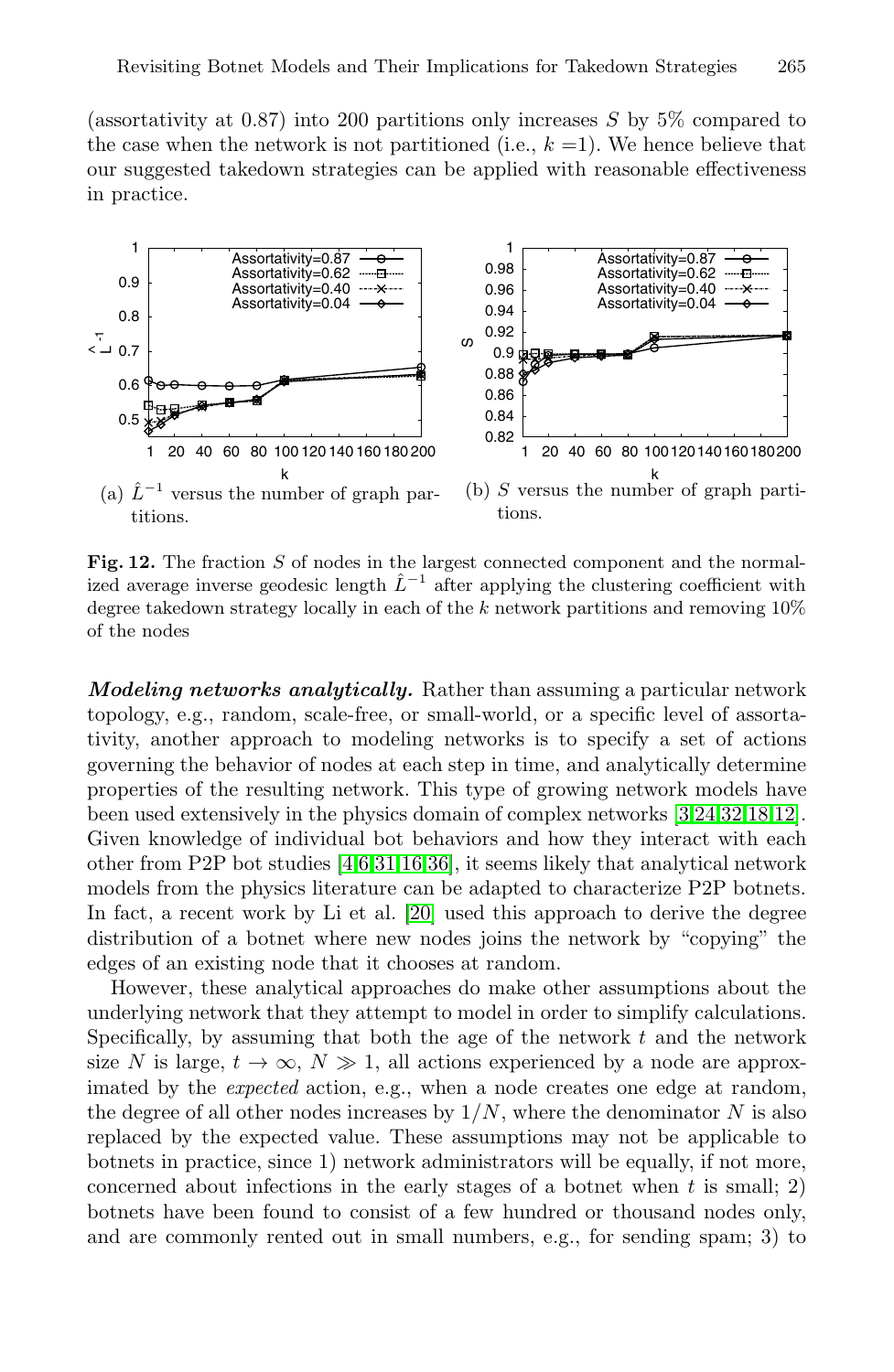a network administrator managing a local network, N certainly does not grow indefinitely; and 4) approximating aspects of network growth using expected values introduces error that could potentially be magnified by a bot designed counter to assumptions that these approximations imply.



<span id="page-17-1"></span>**Fig. 13.** The expected assortativity, shown in the dashed line, versus the actual average value from simulations, with one standard deviation shown with error bars

As a simple demonstration of the separation between analytical models and actual network growth, we examine a derivation by Callaway et al. [\[5\]](#page-18-7) of the assortativity of a simple network growth model. In each time step, the model assumes that one node joins the network, and with probability  $\delta$ an edge forms between two nodes selected at random. Their derivation of the assortativity is based on a rate equation specifying the *expected* increase in the number of edges that connect nodes of remaining degree j and  $k$  at each time step, and makes the same assumptions as described above. Figure [13](#page-17-1) shows the expected assortativity of the network as ap-

proximated by Callaway et al. for various values of  $\delta$ . The actual average values from simulations are also plotted in the figure, with one standard deviation shown as error bars. To generate these values, we generated 50 networks for each value of  $\delta$ , and set the number of time steps (i.e., number of nodes) to 1,000. Figure [13](#page-17-1) shows that the expected assortativity as predicted by Callaway et al. can differ from the actual average assortativity by an amount that approaches or, in some cases, exceeds one standard deviation. This suggests that the simplifying assumptions typically employed in analytical models may cause nontrivial deviations from practice.

# <span id="page-17-0"></span>**7 Conclusion**

Peer-to-peer (P2P) botnets, in contrast to their centralized counterparts, do not have a single point-of-failure and are difficult to take down. Identifying and removing those nodes that are "important" to the connectivity or communication efficiency of a botnet is hence critical to disrupting its operation. Toward this goal, several previous works have modeled P2P botnets using theoretical network models [\[19](#page-19-3)[,10,](#page-18-5)[11\]](#page-18-6). These works compare the resilience of various network topologies to uniform or degree-based node removals, and quantify the effectiveness of these takedown strategies using graph properties, including the inverse geodesic length or the fraction of nodes in the largest connected component.

We observe that previous works do not consider an important structural property of networks, namely assortativity. Empirical measurements on networks simulated according to the Waledac botnet protocol and on network traffic from a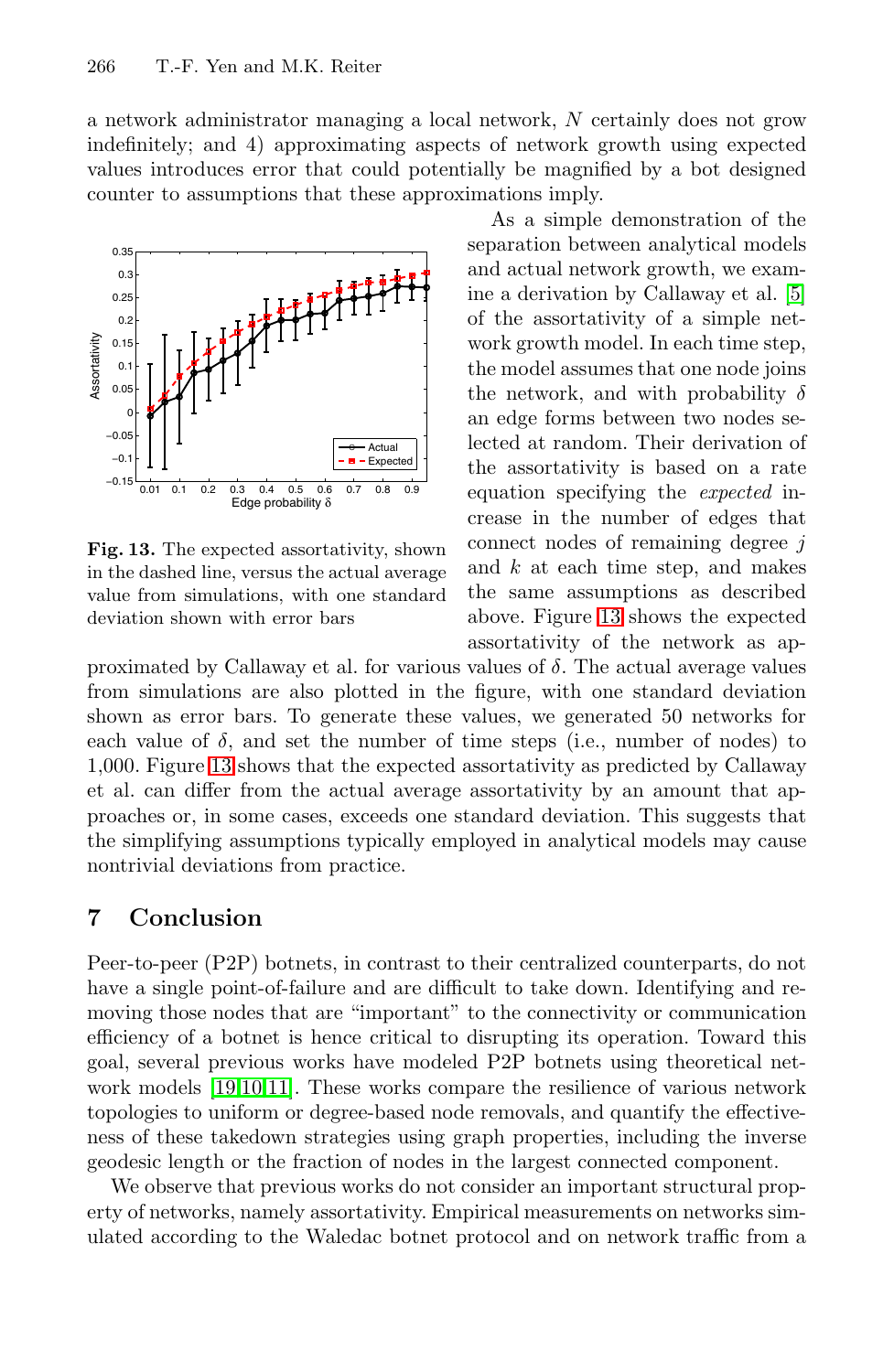portion of the Storm botnet suggest that this property can be quite high for botnets in practice. We show that in omitting the presence of assortativity in botnet models, and without considering the effect of dynamic networks actively recovering from node failures, previous works may have over-estimated the effectiveness of recommended takedown strategies. In addition, we identify alternative strategies that are more effective than those in previous works for botnets with high assortativity, and study the application of these strategies in a "local" setting when only a subset of the network is visible.

# <span id="page-18-2"></span>**References**

- 1. Albert, R., Jeong, H., Barabasi, A.L.: Error and attack tolerance of complex networks. Nature 406 (2000)
- <span id="page-18-1"></span>2. Barabási, A.L., Albert, R.: Emergence of scaling in random networks. Science 286, 509–512 (1999)
- <span id="page-18-14"></span>3. Barabási, A.L., Albert, R., Jeong, H.: Mean-field theory for scale-free random networks. Physica A 272, 173–187 (1999)
- <span id="page-18-8"></span>4. Borup, L.: Peer-to-peer botnets: A case study on Waledac. Master's thesis, Technical University of Denmark (2009)
- <span id="page-18-7"></span>5. Callaway, D.S., Hopcroft, J.E., Kleinberg, J.M., Newman, M.E.J., Strogatz, S.H.: Are randomly grown graphs really random? Phys. Rev. E 64(4), 041902 (2001)
- <span id="page-18-9"></span>6. Calvet, J., Davis, C.R., Bureau, P.: Malware authors don't learn, and that's good! In: Intl. Conf. Malicious and Unwanted Software (2009)
- <span id="page-18-13"></span>7. Collins, M.P., Reiter, M.K.: Hit-List Worm Detection and Bot Identification in Large Networks Using Protocol Graphs. In: Kruegel, C., Lippmann, R., Clark, A. (eds.) RAID 2007. LNCS, vol. 4637, pp. 276–295. Springer, Heidelberg (2007)
- <span id="page-18-11"></span>8. Cooke, E., Jahanian, F., McPherson, D.: The zombie roundup: Understanding, detecting, and disrupting botnets. In: Wksh. Steps to Reducing Unwanted Traffic on the Internet (2005)
- <span id="page-18-3"></span>9. Crucitti, P., Latora, V., Marchiori, M., Rapisarda, A.: Error and attack tolerance of complex networks. Phys. A 340, 388–394 (2004)
- <span id="page-18-5"></span>10. Dagon, D., Gu, G., Lee, C.P., Lee, W.: A taxonomy of botnet structures. In: Annual Computer Security Applications Conf. (2007)
- <span id="page-18-6"></span>11. Davis, C.R., Neville, S., Fernandez, J.M., Robert, J.-M., McHugh, J.: Structured Peer-to-Peer Overlay Networks: Ideal Botnets Command and Control Infrastructures? In: Jajodia, S., Lopez, J. (eds.) ESORICS 2008. LNCS, vol. 5283, pp. 461– 480. Springer, Heidelberg (2008)
- <span id="page-18-15"></span>12. Dorogovtsev, S.N., Mendes, J.F.F.: Scaling properties of scale-free evolving networks: Continuous approach. Phys. Rev. E 63, 056125 (2001)
- <span id="page-18-0"></span>13. Erdös, P., Rényi, A.: On the evolution of random graphs. Publications of the Mathematical Institute of the Hungarian Academy of Sciences 5, 17–61 (1960)
- <span id="page-18-12"></span>14. Gu, G., Perdisci, R., Zhang, J., Lee, W.: BotMiner: Clustering analysis of network traffic for protocol- and structure-independent botnet detection. In: USENIX Security Symp. (2008)
- <span id="page-18-4"></span>15. Holme, P., Kim, B., Yoon, C., Han, S.: Attack vulnerability of complex networks. Phys. Rev. E 65, 056109 (2002)
- <span id="page-18-10"></span>16. Holz, T., Steiner, M., Dahl, F., Biersack, E., Freiling, F.: Measurements and mitigation of peer-to-peer-based botnets: A case study on Storm worm. In: USENIX Wksh. Large-Scale Exploits and Emergent Threats (2008)